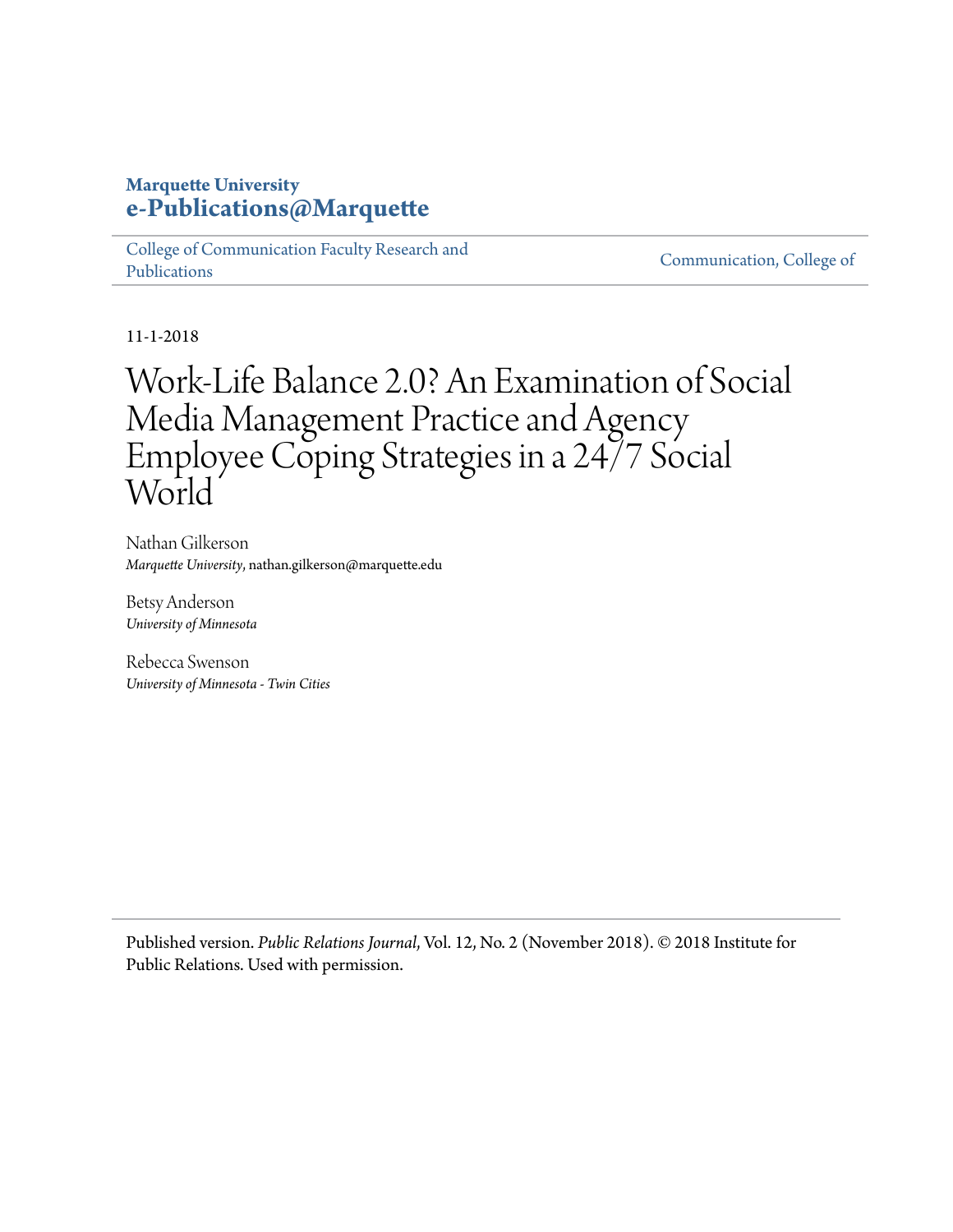## **Work-Life Balance 2.0? An Examination of Social Media Management Practice and Agency Employee Coping Strategies in a 24/7 Social World**

Nathan Gilkerson, Ph.D. Assistant Professor Marquette University [nathan.gilkerson@marquette.edu](mailto:nathan.gilkerson@marquette.edu) 

> Betsy Anderson, Ph.D. Assistant Professor University of Minnesota [andbets@umn.edu](mailto:andbets@umn.edu)

Rebecca Swenson, Ph.D. Assistant Professor University of Minnesota [boli0028@umn.edu](mailto:boli0028@umn.edu) 

#### **Abstract**

 This study examines the work experiences of public relations agency professionals who from a series of in-depth interviews and correspondence conducted with 26 agency professionals, representing a brand range of the industry. Participants were asked to describe how social media has impacted the nature and volume of their job responsibilities over the past five years, and to discuss how social media management duties have influenced career satisfaction within the expressed mixed emotions related to social media and its impact on their careers, personal lives brand conveying cutting-edge expertise. Others highlighted opportunities and unique challenges specialize in social media and digital strategy for clients and those who manage employees tasked with monitoring, updating and responding to social media content. Building upon existing literature focused on work-life balance dynamics for strategic communicators, the research draws industry. Interviewees were also asked about strategies their agencies are using to help employees respond to client needs and the 24/7 nature of social media. Common themes among responses were identified, as well as noteworthy anecdotal evidence. While interviewees and the broader industry, participants agreed the rise of social media has dramatically altered agency practice and client expectations, especially related to the speed of the workflow. Participants discussed issues of employee burnout and reported specific challenges related to keeping pace with quickly evolving technology, and the perceived need to maintain a personal social media has created for more junior agency employees. Interviewees also described family dynamics and the distinct work-life challenges faced by parents, especially mothers, in juggling care-giving roles with agency responsibilities. Findings include identification of best practices and potential strategies for addressing contemporary work-life balance challenges.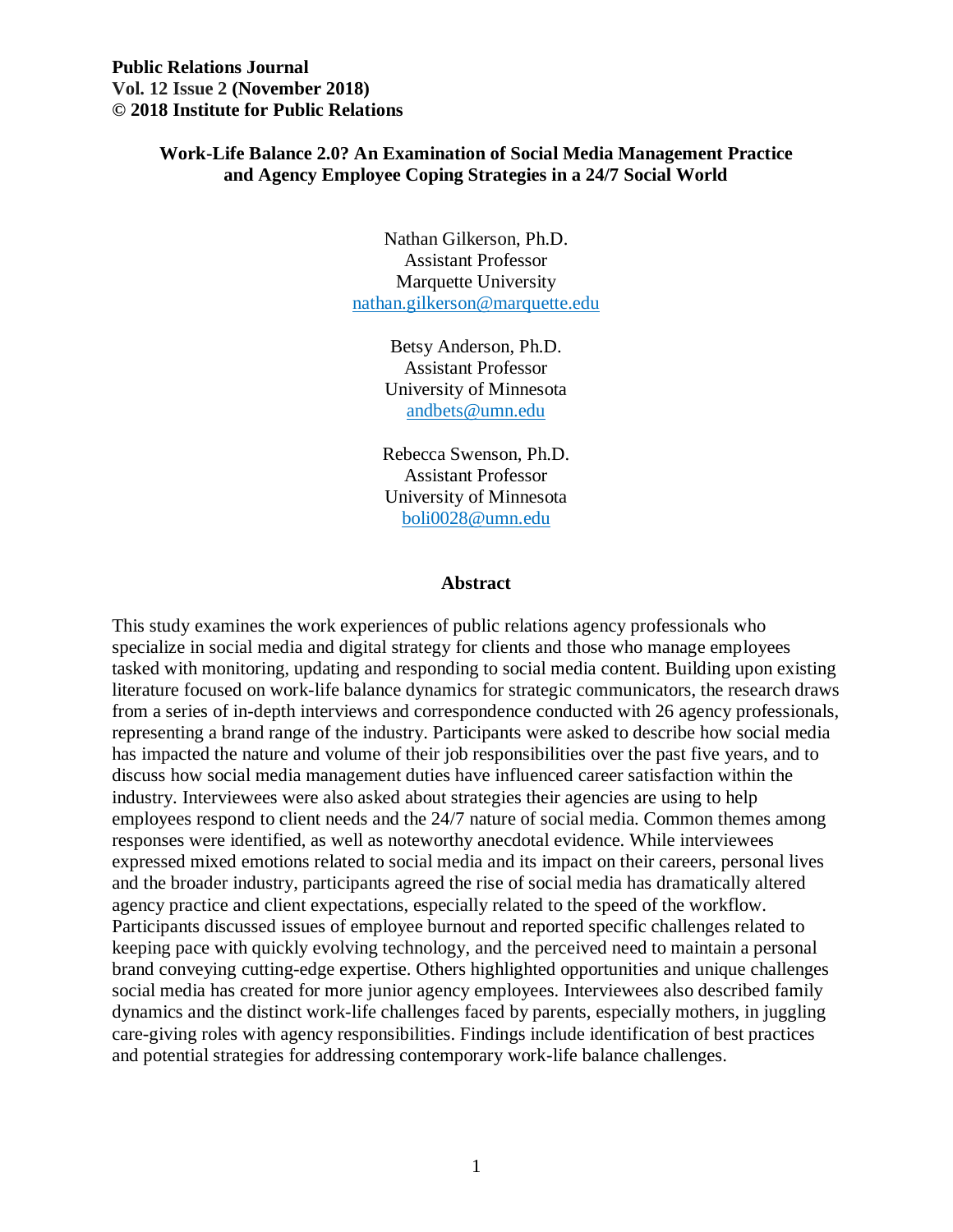*Keywords:* public relations, work-life balance, work-life fit, social media, agency management, technology, human resources

#### **Introduction**

 The past decade has seen a growing body of public relations research focused on the topic of so-called "work-life balance" among public relations professionals (Aldoory, Jiang, & Kulemeka, 2017). Today's careers in public relations are viewed as fast-paced, dynamic, and included "PR executive" on its annual list of the 10 most stressful jobs (Strauss, 2017; Suleman, 2016; Wilson, 2015). Over the past ten years the industry also has witnessed the dramatic rise of platform and ubiquitous strategic communication tool. The uncontrolled, 24/7 nature of social media has been described by communication professionals as both a blessing and a curse (Wickman, 2015), and many have noted how significantly social media has altered aspects of the online strategy is today considered an indispensable element of nearly any public relations message or marketing communications campaign – and maintaining a working knowledge, if not deep expertise, of social media is now an expectation for many who work in the industry, with Toth, & Sha, 2008; Jiang, 2012; Jiang & Shen, 2013; Jin, Sha, Shen, & Jiang, 2014; Jiang, Luo, often highly stressful, with industry publications noting that the website CareerCast has regularly social media, now used in day-to-day operations as an efficient and cost-effective publishing practice and the field (Dougherty, 2014; Supa, 2014). Certainly social media monitoring and dozens of regional and national social media trainings and digital conferences now offered through industry associations and private vendors (Lua, 2017; My PRSA Learning, 2017).

 Although studies have examined how social media has changed the media landscape and relations has never been a typical 9-to-5 job, and the inevitable crisis or unexpected media opportunity has always made the role of a communication professional unpredictable and occasionally stressful, today's quickly evolving and frequently volatile social media landscape has dramatically shifted professional expectations and stress levels of many in PR. While also has served to further blur the lines between what is considered "work" and what is considered "life" for agency employees. Through examination of in-depth interviews and email dynamic within the industry and expand upon the existing literature on the nuances of work-life day-to-day job responsibilities — and client expectations and demands — for communication professionals, little research has examined the impact that social media responsibilities (and, more broadly, online and digital properties management) have had on the public relations practitioners who implement and manage these strategies. While, for most, working in public presenting countless opportunities for clients, organizations and individual careers, social media correspondence with 26 mid- to senior-level public relations agency professionals with roles focused on social media management and digital strategy, this study aims to explore an evolving balance for public relations practitioners.

#### **Literature Review**

#### *Definitions and Terminologies*

 conceptualizations. Early research from management literature focused on the concept of "work-Scholars who have examined work-life balance have used a variety of terminologies and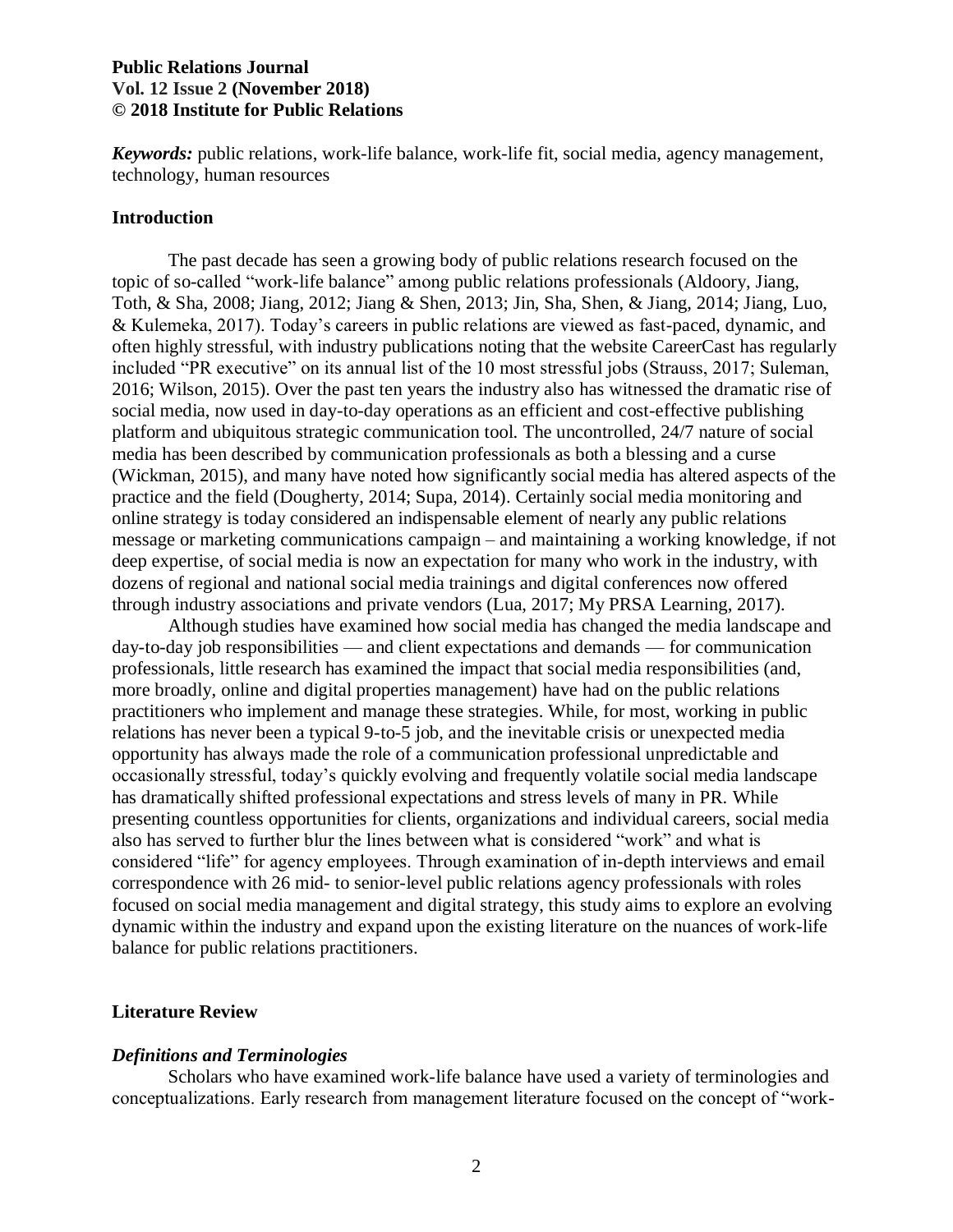life *conflict*," and designated three types of conflict: *time-based* conflict, when job-related tasks prevent an individual from fulfilling non-work responsibilities, *strain-based* conflict, when stress or mental preoccupation with work spills over to one's personal life, and *behavior-based*  incompatible with the role expected in one's personal life (e.g., nurturing, communal, warm) (Greenhaus & Beutell, 1985). Work-life conflict has been more broadly defined in public relations research as "the incompatibility between expectations to perform one role versus another," relative to an individual's professional duties, versus family obligations and personal activities (Shen & Jiang, 2013). In one of the first public relations studies on the topic, Aldoory male and female employed persons who juggle various personal, home and work responsibilities" (Aldoory, Jiang, Toh, & Sha, 2008). Other public relations scholars have more most people — instead encouraging professionals in the industry to work toward achieving "work-life fit" in their careers and personal lives (Dozier, Shen, Sisco, & Vardeman-Winter, 2017). The notion of work-life fit moves away from the idea that work and life activities should require separation and clear boundaries that equally balance with one another, and instead and energy for both personal and professional endeavors (Dominus, 2016). For the purposes of conversations with public relations professionals, as well as in the presentation and discussion of conflict, when one's role expected at work (e.g., aggressive, independent, impersonal) is and co-authors generally defined the terms work-life conflict and work-life balance as "efforts by recently argued the term "work-life balance" may now be outdated, or largely unattainable, for promotes "*integrating* work and life" together, in a way that promotes flexibility and offers time this research, the classic and more ubiquitous "work-life balance" term, and the previously referenced Aldoory et. al. "juggling responsibilities" definition, were used within interview findings.

## *Work-Life Research in Public Relations*

 Aldoory and colleagues drew on past scholarship examining the gendered nature of public (2008). Participants did not view work and personal life as separate in terms of time or space, but described more holistic lives in which work entered and exited everyday routines and realities. They noted challenges unique to the chaotic nature of public relations, such as putting work over family obligations outside of traditional business hours to serve a client. Long hours and being busy were seen by some as badges of honor. On one hand, new technology brought the shifting, the number of hours worked. On the other hand, some reported increased happiness and In their early research on work-life balance within the public relations profession, relations work, and conducted a qualitative study using focus groups of male and female professionals to explore their perceived challenges and solutions related to work-life balance expectation of constant connectivity and availability, actually lengthening, rather than simply decreased stress working where and when convenient, despite longer hours (Aldoory, et al., 2008).

 Differences emerged between how younger professionals constructed identity through increased work hours and willingness to sacrifice personal time versus older professionals who parents believed "the other side" did not understand their challenges — ranging from the lack of time constraints of non-parents to the perceived "preferential treatment in leave and workloads" closer to work, using technology to work from home, getting up earlier or going to bed later to placed less value on being defined by work and more value on balance. Both parents and nonthat parents received. Coping strategies included communicating needs with supervisors, moving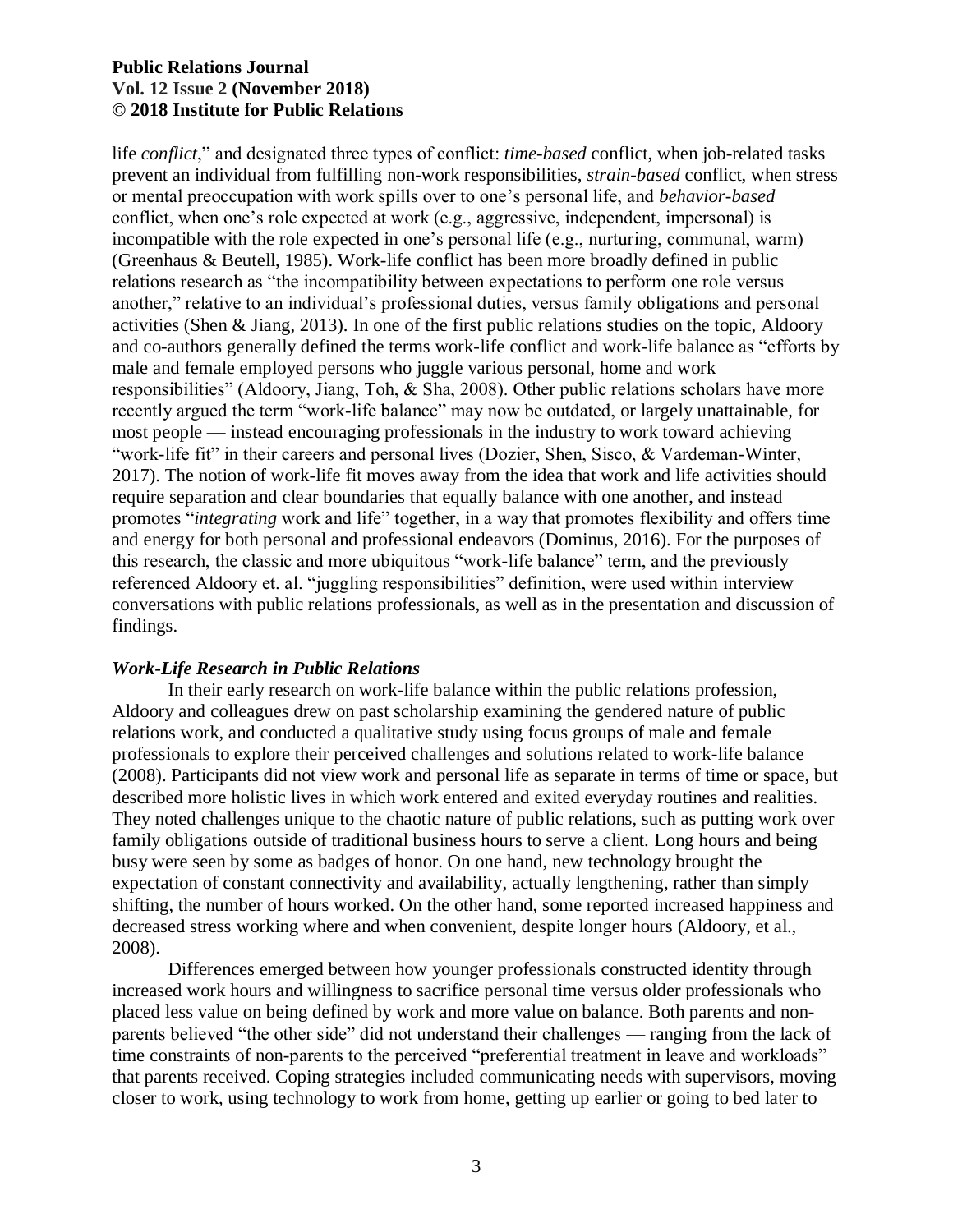have hours in the day for personal pursuits, leaving public relations or starting independent PR just the way it is with little likelihood of change (Aldoory, et al., 2008). At a time when social media tools such as Twitter and Facebook were just beginning to be widely adopted, the 2008- perspectives on work-life balance issues, prior to the full advent of social media. consulting businesses, or simply accepting the career, with its work-life balance challenges, as published Aldoory et al. study provides a benchmark for assessing public relations professionals'

 The Public Relations Society of America (PRSA) has provided leadership in this area through the industry association's National Committee on Work, Life & Gender, which has supported several studies of its members on the topic of work-life balance, as well as promoting a number of related presentations and webinars. In an early study on this topic, Sha and Toth (2005) surveyed male and female public relations students (PRSSA members) to examine perceptions of "work, life, and gender issues" in the industry and students' views toward issues findings, Sha and Toth advocated for improved undergraduate education related to both gender Jiang (2013) also examined survey data from a sample of PRSA members to study effects of variables such as the roles of primary household income earners and those with caregiving responsibilities for children or older adults on perceptions of work-life conflict. They found that time required by one role makes it difficult to fulfill another role). such as gender equity within career advancement and employee salaries. In reporting their imbalances within the field and strategies for successfully overcoming such challenges. Shen and those with caregiving responsibilities experienced more time-based, life-work conflict (i.e., when

 in this area with a study examining PRSA members' perceptions of factors driving their own between work and personal life" (p. 260). The intentional wording choice of "personal life" rather than "family life" reflects the fact that negotiating work responsibilities with non-work activities (such as time with family, leisure, and community service) is not limited to those who study the effects of age, family dependent care responsibility, and professional specialty on based strain than those without family obligations; and interestingly, that those specializing in into person lives) than those in other types of public relations roles. The authors recommended Jiang and Shen (2013) further expanded the literature and moved toward theory building work-life conflicts. In their research, Jiang and Shen define work-life conflict as "the conflict are married or have children. Additionally, Shen and Jiang (2013) surveyed PRSA members to work-life conflict. They found that Gen Xers experienced more overall work-life conflict than other generational groups; that those with family care responsibilities experienced greater timeinternal communications perceived greater strain-based conflict (when work stress spills over that employers provide both tangible (e.g., childcare) and intangible resources (e.g. a supportive organizational environment) to help reduce work-life conflict.

 conflict are associated with increased job dissatisfaction and decreased affective commitment to an organization, Jiang (2012) proposed these types of conflict may also negatively affect employee-organizational relationships. Through surveys, the study found high levels of time- making procedures were fair and just, the higher the quality of employee-organization relationship, and the lower the level of perceived strain-based work-life conflict (e.g., work stress Knowing that past research established that increased time- and strain-based work-life and strain-based conflict predict lower quality of employee-organization relationships. Further, the more likely employees were to perceive that their organizations' formal work-life decisionspillover into personal life). However, perceptions of fair decision making weren't enough to overcome perceived time-based work-life conflict (when work interferes with personal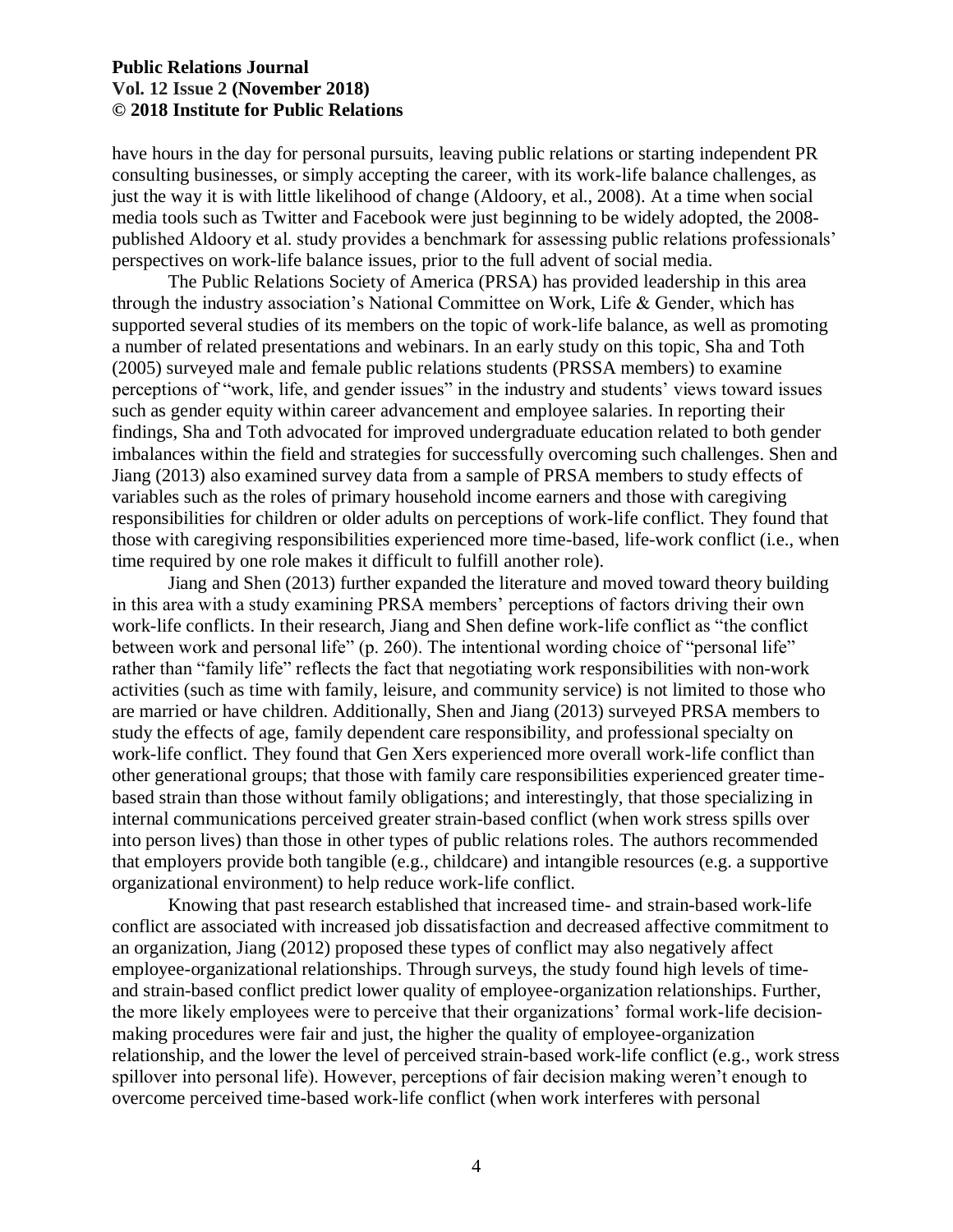responsibilities). Similarly, higher perceptions of an organization's family-supportive work-life initiatives as helpful did not translate into lower levels of time- and strain-based conflict.

 led those interviewed to "[discipline] their behaviors or practices in response to the industry's off, and accommodating work needs over their own, with personal lives suffering as a result. Subsequent research by Jin and colleagues explored the types of stressors that can cause work- life conflict issues (behavior-driven, work-driven, and life-driven), as well as the various coping published another study examining new survey data from PRSA members and exploring Place and Vardeman-Winter (2013) conducted in-depth interviews with 20 public relations practitioners to examine how discourses in the workplace formed meaning through culture. One finding revealed that the 24/7, "always available" and "clients first," environment demanding work culture by becoming a 'workaholic'" (p. 316). Interviewees described the expectation of working late into the evening, on weekends and during holidays, forfeiting time strategies (such as taking rational action, or positive thinking exercises) used by the public relations professionals surveyed (Jin, Sha, Shen, & Jiang, 2014). In 2015, Shen and colleagues practitioners' perspectives on work-life conflict and personal coping strategies. They found evidence that negative work environments can increase levels of work-life conflict, while strong identification with the profession and involvement with a professional association (i.e., PRSA) can help to mitigate work-life conflict (Shen, Jiang, Jin, & Sha, 2015). Jiang and Shen (2015) also presented updated survey research on PRSSA members and their anticipation of work-life conflict issues within their future careers.

 professionals about how social media use influences their work, leadership, and perceptions of work-life conflict. The authors note that using social media technologies can have both positive (e.g., enhanced ability to do one's job) and negative (e.g., increased workload) outcomes, and found evidence of both. On one hand, using YouTube as a communications channel had a media relations and internal communication reported more flexibility in work hours, increased productivity, and a better ability to communicate ideas with coworkers. On the other hand, those who used Twitter extensively, particularly for crisis communications, experienced increased Most recently, Jiang, Luo and Kulemeka (2017) surveyed 458 communications positive effect on professionals' work. For example, those who specialized in areas such as workload and stress.

 Harvard Business School professor Leslie Perlow has conducted significant research on work-life balance solutions in the field of business consulting, an industry with many parallels to public relations. Perlow first completed a one-year ethnography at a management consulting firm unpredictability and lack of control over their schedules was a source of frustration with their work lives, leading many to eventually leave the firm (Perlow, 2012). Perlow proposed a follow- working an average of 65 hours per week – one predictable night off per week, with other management consulting firm, to over 2,000 teams in 66 offices in 35 countries over a four-year period (Perlow & Kelly, 2014). Perlow and Kelly consider their "Predictable Time Off" or "PTO" model to be under the umbrella of Work Redesign. examining how work was done, which revealed that for the consultants working with clients, the up experiment at the firm, starting with a simple step: giving consultants – many of whom were colleagues covering that person's work responsibilities and unexpected client needs. The initiative led to many positive outcomes, and grew from one team participating at the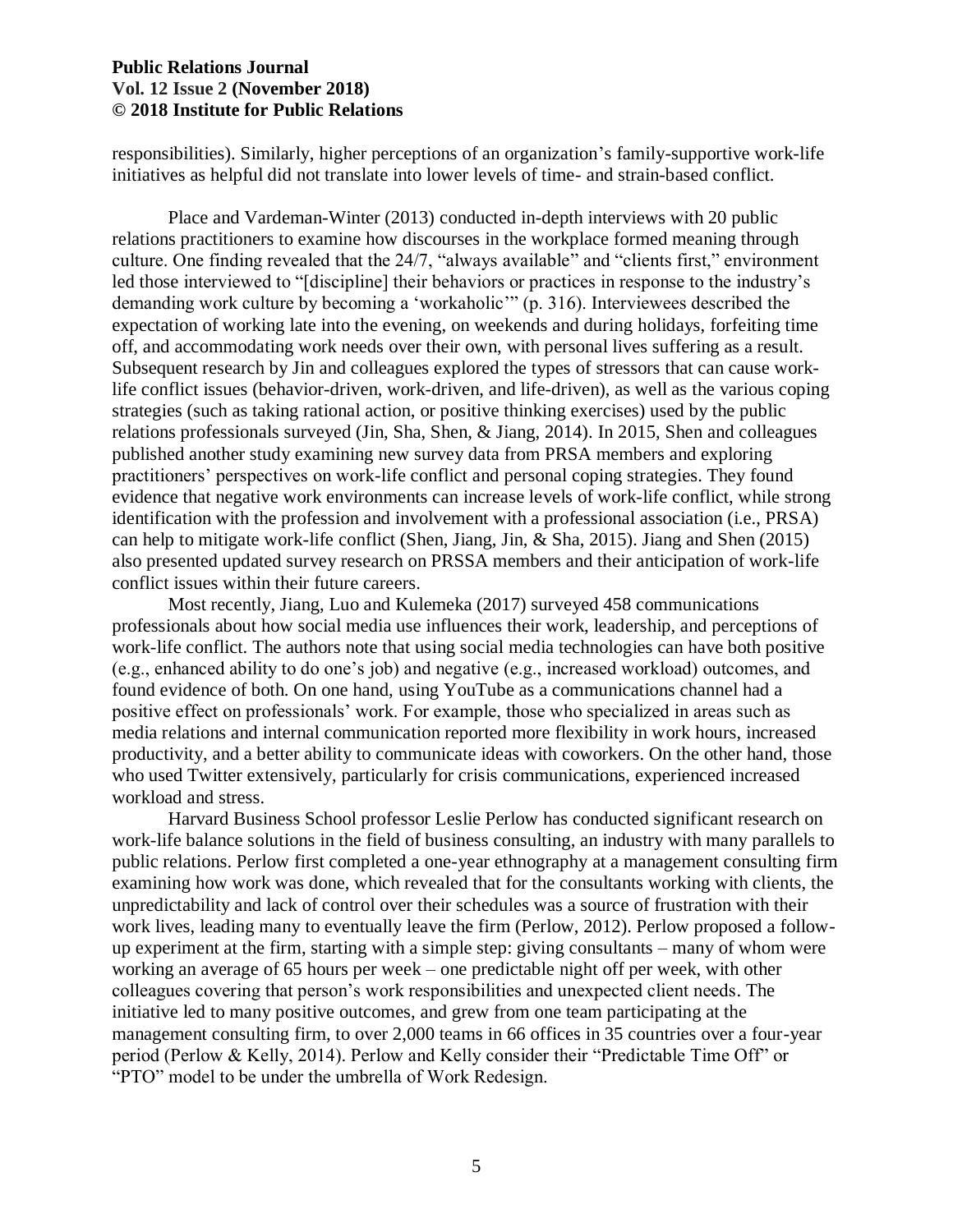members. This study aims to expand upon this area of public relations literature through the specialize in social media work for clients — to better understand how growth of social media responsibility has influenced work-life balance challenges (and potential solutions) for current The majority of public relations literature to date focused on work-life conflict and balance issues has utilized survey methodologies to assess the perspectives of PRSA and PRSSA reporting of in-depth, qualitative interviews with industry professionals. Additionally, this research examines the individual perspectives of public relations agency professionals who industry professionals.

### **Research Questions**

 professionals at the forefront of rapid technological change – mid- to senior-level agency compare to the existing literature on work-life balance issues within the industry. The three The purpose of this study was to examine the state of work-life among public relations professional specializing in digital and social media – and to explore how their experiences research questions outlined below served as the focus of this study:

 RQ1: How has social media impacted the nature and volume of PR practitioners' job responsibilities over the past five years?

RQ2: How have social media management responsibilities impacted professionals' career satisfaction?

 RQ3: What strategies are agencies using to help employees respond to the 24/7 nature of social media?

#### **Method**

 To explore the impact of social media responsibilities on public relations agency employees' work-life balance, the researchers conducted a series of in-depth phone interviews in the industry. The study received IRB approval, and interviewees were provided with a consent in an anonymous fashion. No incentive was provided beyond an offer to share a copy of the finished research. Interviews ranged from approximately 25 minutes to over an hour in length, and email-based qualitative interview correspondence with PR professionals currently working form prior to participation. Individual participant preference determined whether interviews were recorded over the phone or conducted via email exchange. Participants were told that their personal identities would not be disclosed in the research and that responses would be presented with the typical conversation lasting between 35-45 minutes. Phone interviews were digitally recorded and then transcribed by a graduate student research assistant.

#### *Sampling and Data Analysis*

 Rankings information from The Holmes Report and O'Dwyer's PR industry publications as well as a local business magazine was used to form a list of 15 public relations agencies,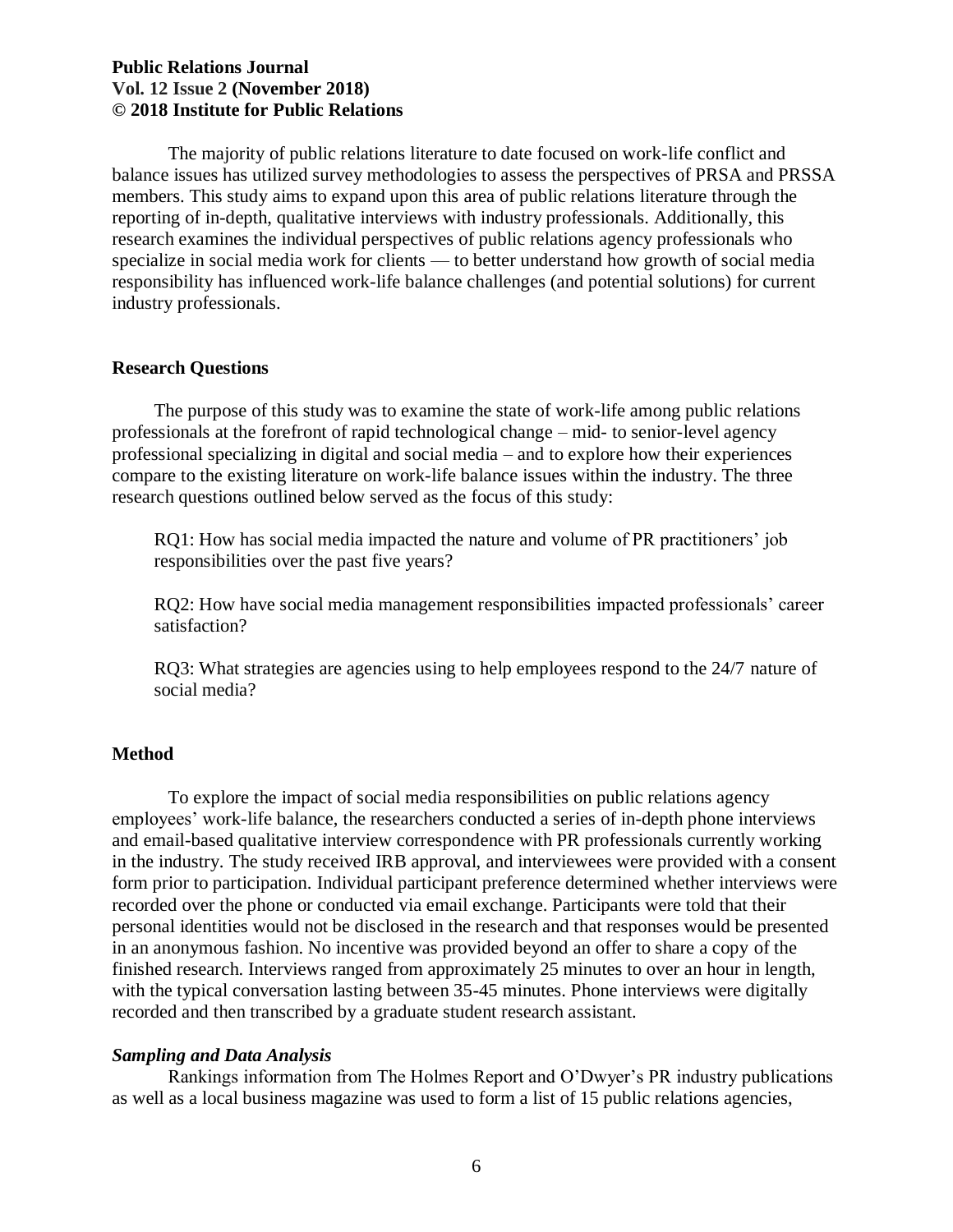including the top-five largest national publicly held PR firms, the top-five largest national independently owned PR firms, and the top-five largest local or regional PR firms, based on the large Midwestern PR market where the study researchers are located. The final list of agencies  relations industry. *(See Table 1 below for a list of the agencies included.)*  included a diverse mix of companies and provided a broad representation of the U.S. public

| Top 5 Largest Minneapolis/St.<br>Paul PR Agencies*       | <b>Top 5 Largest Independent</b><br>PR Agencies*        | <b>Top 5 Largest Publicly-Held</b><br><b>PR</b> Agencies*                                   |
|----------------------------------------------------------|---------------------------------------------------------|---------------------------------------------------------------------------------------------|
| Weber Shandwick                                          | Edelman                                                 | Fleishman Hillard                                                                           |
| PadillaCo                                                | APCO Worldwide                                          | <b>MSL</b> Group                                                                            |
| Carmichael Lynch Relate                                  | <b>WE Communications</b><br>(formerly Waggener Edstrom) | <b>Burson Marsteller</b>                                                                    |
| Olson                                                    | W2O Group                                               | Ketchum                                                                                     |
| Exponent                                                 | Ruder Finn                                              | $Hill +$ Knowlton                                                                           |
| * Minneapolis/St. Paul Business<br>Journal Book of Lists | * O'Dwyers                                              | * Holmes Report<br>(Weber Shandwick also on this list,<br>but already represented in study) |

 potential participants were identified through targeted searches of professional profiles on the social media strategy," or "senior vice president of digital." Participants were then individually recruited via LinkedIn messages, emails and phone calls, with outreach made to at least two professionals from each company on the list. The final sample of interviews included 26 Study participants were selected through purposive sampling. Using the agency list, social networking site LinkedIn with the researchers identifying mid- to senior-level practitioners self-reporting as specializing in social media and/or digital roles, with titles such as "director of professionals.

 emerging media, and had an average of 14.3 years of experience (ranging from 4 to 44 years), respondents were married, five were single, three were in a relationship, and two did not indicate not elect to answer this question. Participants were located in the following cities: Austin, Boston, Kansas City, Los Angeles, New York City, Minneapolis/St. Paul, Seattle, and Washington D.C. Participant recruitment focused on agency professionals with the title of account supervisor or above. The final research pool included: 2 principal/executive vice presidents, 4 senior vice presidents, 3 vice presidents, 2 managing directors, 6 directors, 3 senior managers, and 6 account supervisors. Participants specialized in areas such as social media, digital strategy, social content and with the average participant age approximately 36.7 (ranging from 26 to 63 years old). Sixteen a relationship status. Fourteen respondents had children (some grown), ten did not, and two did

After the recorded phone interviews were transcribed, the researchers analyzed the data using an open and axial qualitative coding technique (Strauss & Corbin, 1998). Common themes among the responses were identified, as well as noteworthy anecdotal evidence and quoted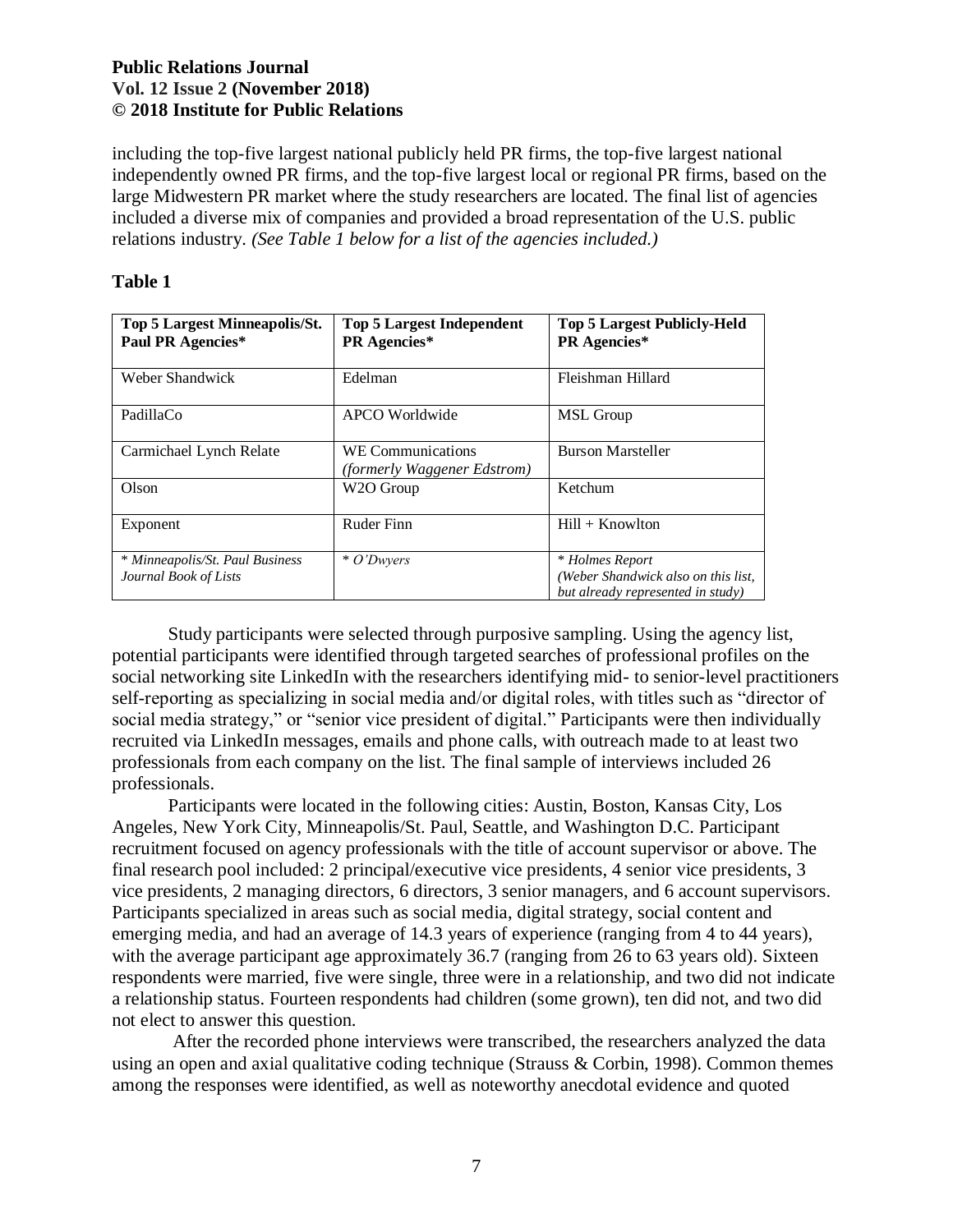comments. These various themes and illustrative points have been organized to correspond with the relevant research question from above, and are presented in the following section.

## **Key Findings**

## *RQ1: How has social media impacted the nature and volume of PR practitioners' job responsibilities over the past five years?*

 responsibilities and its impact on their individual careers and personal lives, and the broader public relations industry. All participants agreed the rise of social media dramatically altered dynamic online content created clashes between time demanded by work and personal over into non-work hours. Others reported tensions between behaviors required at work versus behavior expected in non-work settings. The broader influence of social media on the field, Interviewed practitioners expressed mixed opinions related to social media agency practice and client expectations. Most said client work related to social media and responsibilities. Some reported significant stress related to agency social media roles spilling however, cannot be overstated, as one participant wrote:

 Social media has had a more profound impact on public relations than the introduction of the forward pass in football. While the core tenets are the same, strategy and tactics have shifted significantly. This has been the greatest seismic shift since the rise of the Internet in the mid-1990s.

#### Speed and Increased Workload

 process of the job — and that it created a need to always be "on" and available for work or to respond immediately to client-related issues. Professionals described their social media work as being a 24/7 responsibility that increased their workload and service expectations in recent years. One participant noted, "PR has always been a 'never sleeps' kind of profession, but I think this has been accelerated by digital/social. There are now so many more opportunities for consumer interaction that oftentimes you find yourself faced with more work than in the past." Another to ever be 'off' on the nights or weekends." He continued by noting that, "while you can schedule posts on some platforms, you need to manually publish on other platforms. If you Many discussed the speed that social media work requires, describing an *accelerated*  lamented that responsibility for managing clients' social media communities made it "impossible manage a social community, you'll always have to check the channels each day and respond to new comments."

 One interviewee noted that while she has never viewed PR as "a 9-5 job," she felt social scenario: media work for clients has impacted industry norms. She described the dynamic as a "catch-22"

 I think the demands have grown. The level of service and the amount of results has increased because people are working all the time, so I think it's kind of a catch-22. You're working more so clients expect more.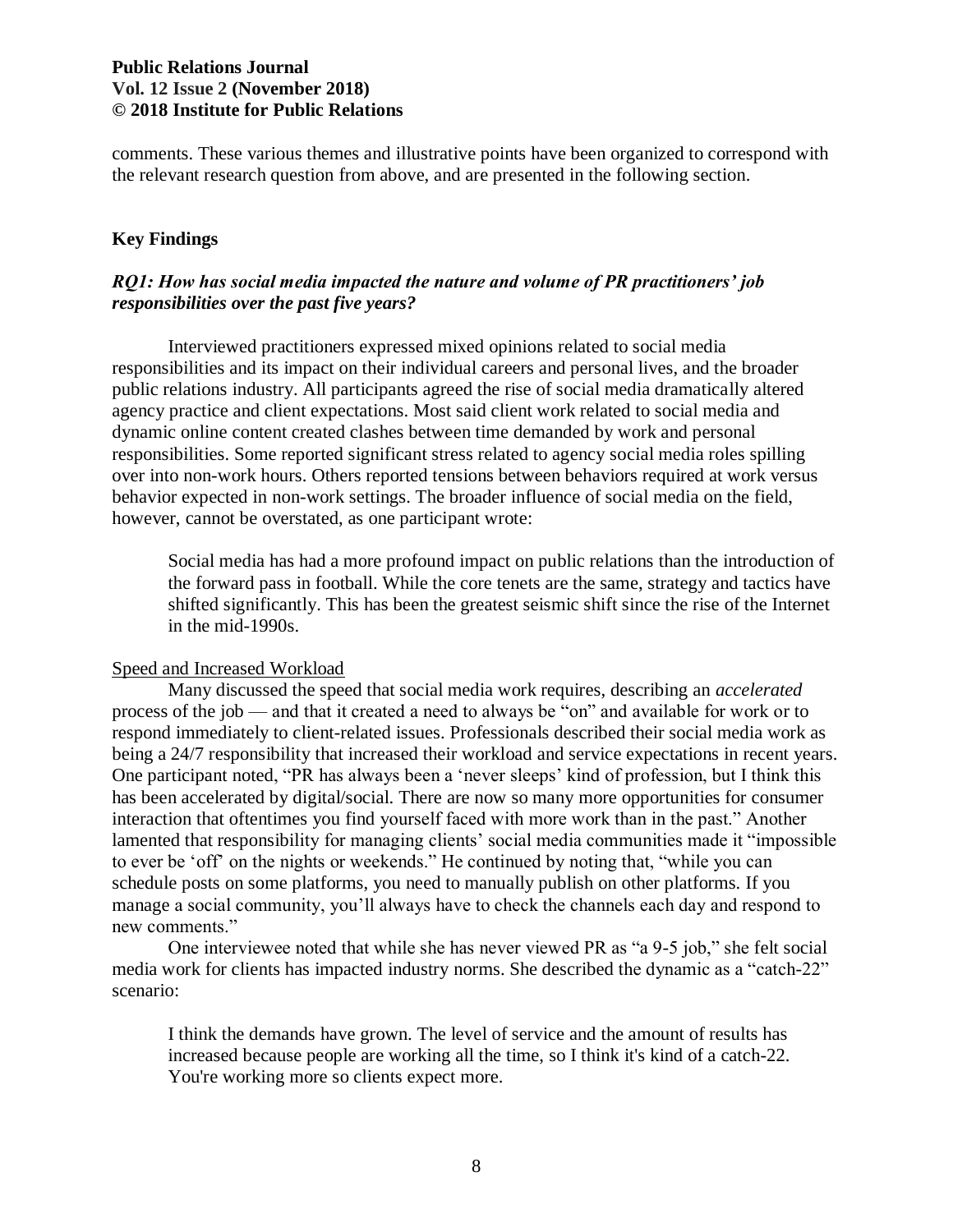Client expectations for timely response to issues on social media were frequently discussed by participants. Others noted that the "working from anywhere" concept was both a "good and bad thing," and that while it provided obvious flexibility there was also "an expectation… that we're reachable at all hours." One interviewee stressed that it wasn't always clients who were demanding off-hours responses to crises, but sometimes the push came from agency colleagues to respond to a social media situation or capitalize on an online opportunity. emerge at all hours — as do opportunities for that matter." Another participant described the significant impact social media responsibilities had on her work, writing that while it had made connecting directly with consumers easier, it had simultaneously created personal challenges: "It is also challenging since PR/communications is now a 24/7 job and the lines between 'at work' vs. 'off work' are blurred, and perhaps, do not exist anymore." Many of the interviewees shared the perspective that overall, social media responsibilities had served to expand client expectations for agency employees — and caused a shift in industry norms and boundaries Explaining this notion, he said: "I think from a communication standpoint, issues and crises do related to increased client requests during off-hours, weekends and holidays.

#### Constant Need to Keep Up

 Many participants reported a constant challenge related to the need to "keep up" with new changes in social media platforms and digital technologies, and the desire to be viewed as an expert resource for clients. Describing this challenge, one professional stressed:

 This means it's always a struggle to keep up with the latest platform or constantly changing landscape. Even if you aren't using a channel personally, you need to know enough about it and how your target audience may be using it to sound intelligent and show expertise within the space to internal and external audiences.

 Although keeping pace with changes in technology has always been a factor in public relations, recent growth of social media platforms and other digital tools has presented a strategies utilizing sites like Facebook, Twitter, and LinkedIn, agency professionals have had to scramble to stay current on each site's unique offerings and evolving user policies. With the growing importance of platforms including YouTube, Pinterest, Instagram, Tumbler and many agencies have adopted tools to schedule and manage client posts across multiple platforms, the process is still often messy and cumbersome. While helping to streamline the day-to-day process, content management tools don't necessarily help practitioners anticipate what's next in social media or know how to leverage a new tool or platform into client opportunities. daunting challenge for industry professionals. As clients have moved to adopt communication Snapchat, managing a client's social media strategy — and juggling content contributions and user interactions occurring on numerous sites — can quickly become overwhelming. Although

#### Maintaining a Personal Brand

 Multiple participants noted that a significant part of their professional role as PR practitioners focused on social media and digital client responsibilities related to the time and effort they needed to devote to maintaining their own *personal* brand, as experts within the sphere. One participant explained this constant pressure: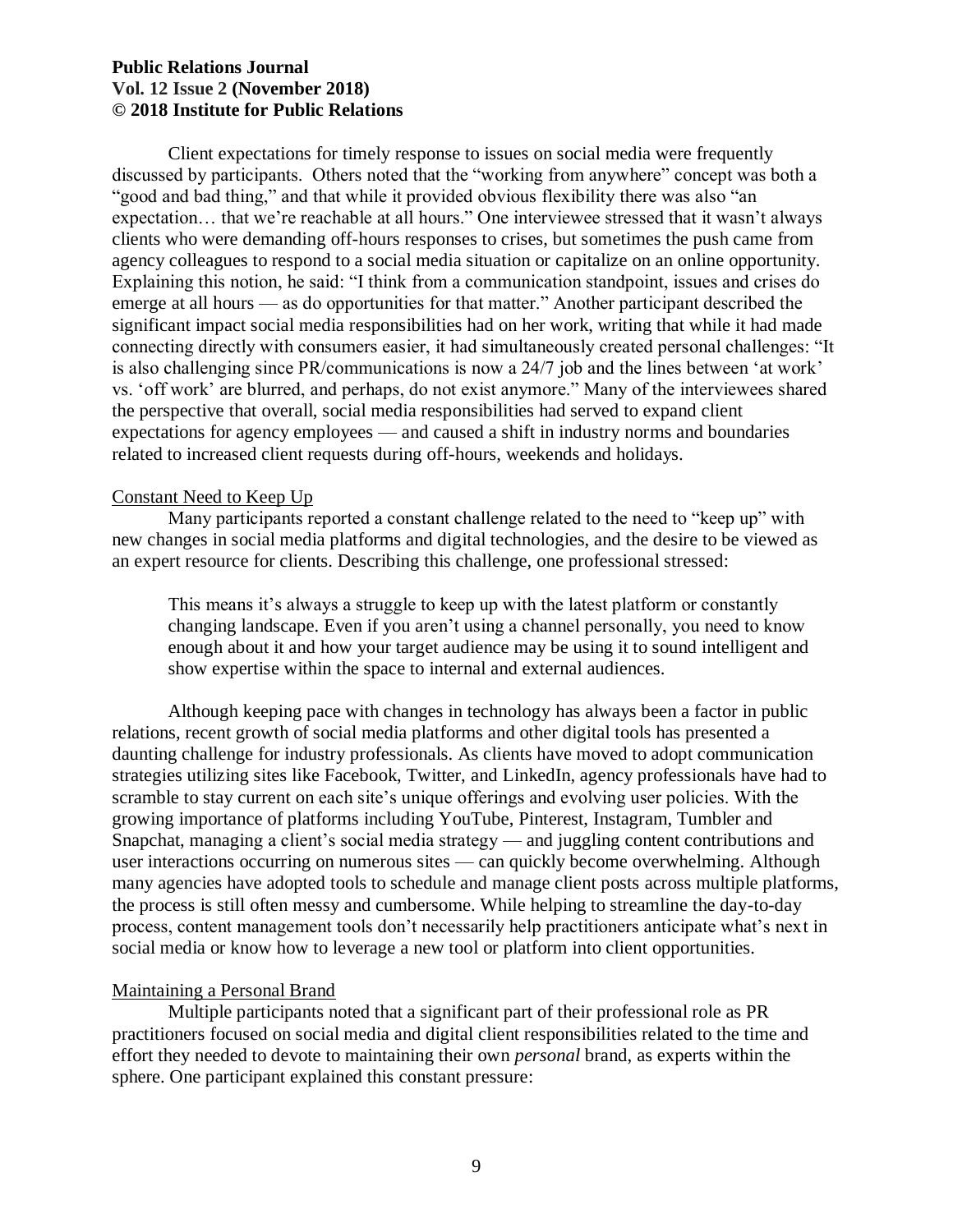There is an expectation that a social expert should understand how to be a social influencer, a blogger, a visual influencer, on every channel (with a handle that ties back to your own personal branding). That's a great deal of time outside of work that must be devoted to staying on top of the social world.

 Another interviewee argued the need to maintain an impeccable personal social media footprint was part of her job: "I think that becomes all the more critical that you spent some real time considering and even manicuring your own personal social presence as part of your "burden") of balancing professional and family responsibilities while finding time to maintain a professional presence." Another more senior-level practitioner described the challenge (and significant social media presence:

 I think that is an expectation for people who are leaders in digital and social media strategy is that they themselves are very visible and vocal within those [social] environments. I've definitely struggled since having kids because, are you going to take an hour that night to write a new blog post or are you going to take that hour to play with your children or help them work on their writing? Those are really what the decisions come down to….

 as part of the job, integral to a career in the digital space. Clearly many public relations professionals view their personal activity on social media

#### Decreased Use of Personal Social Media?

 seems, are enjoying the same platforms less in their personal lives. Multiple study participants *decrease* in their own personal use of social media for pleasure or entertainment. One respondent said, "I recently stopped looking at social media when I am not at work. This is helping me not fatigue as much." In a similar vein, another participant reflected on the separation they kept between client and professional social media activity and their personal family life: Immersed in social media duties for their clients, many public relations professionals, it noted their professional roles working in the realm of social media for clients had led to a

 I'm so busy engaged in social on behalf of clients that I don't necessarily… that's not necessarily the first place I'm going to form my life away from work… I'm so immersed in it all day long professionally that when it comes to my own time my first reaction isn't to share everything I'm doing and everything my family's doing with everybody on the Internet. I like having parts of my life for me.

 be somewhat generational, in that his younger colleagues who were "digital natives" likely found spending personal time on social media to be more natural and enjoyable. However, interviews social media to move away from those same platforms in their personal worlds. One participant described her drift away from personal social media as being linked to a feeling of anxiety: The same participant, who mentioned he was 38 years old, noted that the dynamic might revealed it wasn't uncommon for PR professionals who focused their professional lives around

 It's interesting because I used to use social media for fun and now I really only use it for work. When updating Facebook and Twitter became my job, I noticed I didn't do it as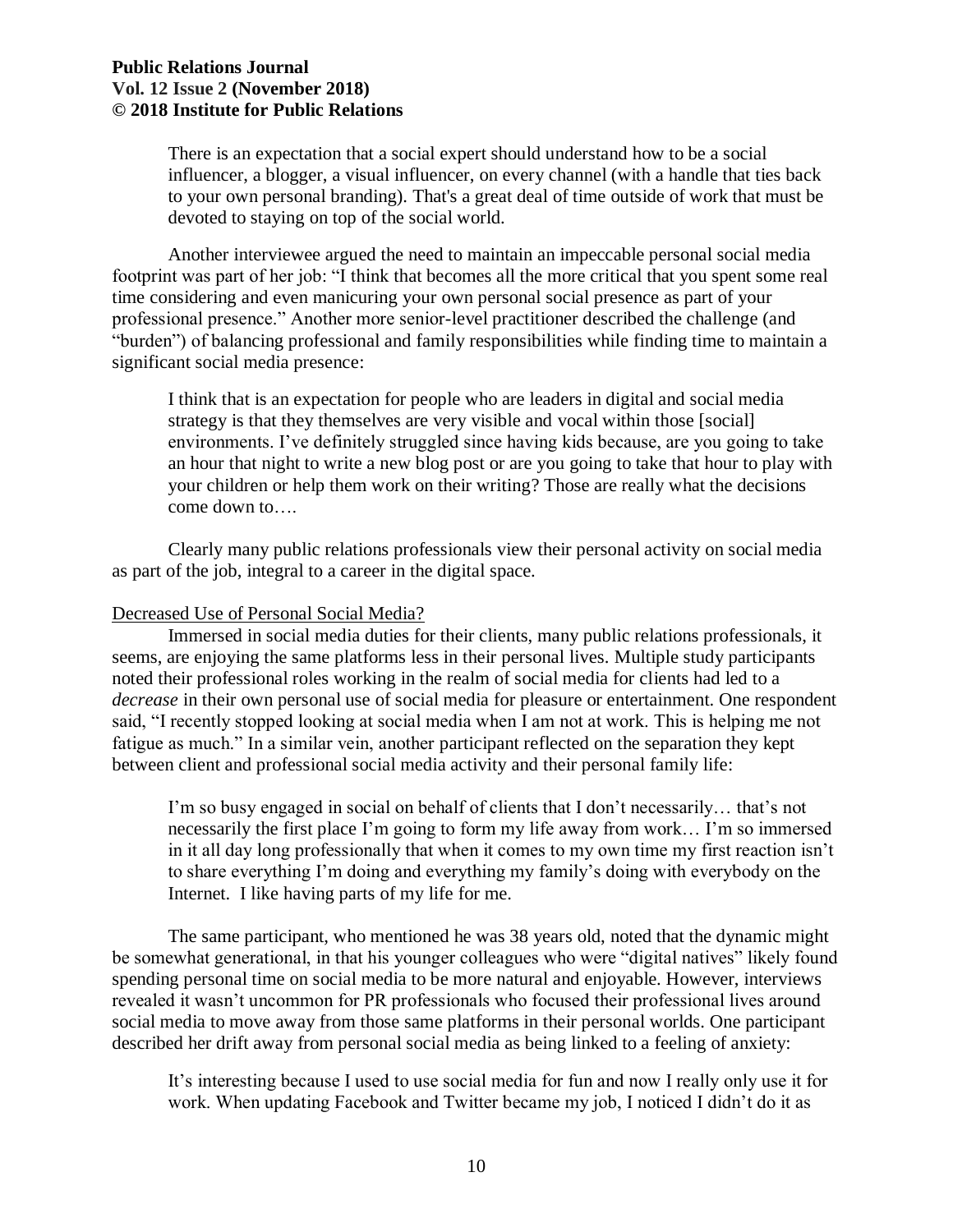much for personal use anymore. It adds a little bit of anxiety to my life because I feel responsible for monitoring and responding as often as possible.

#### Unique Challenges for Junior Employees

 responsibilities, and perceived expertise within agency settings. Specialized social media skills reported that social media responsibilities left younger professionals in more menial tactician roles or that the real-time, quick-response nature of social media work often put junior Several respondents reported on age dynamics related to social media roles, were viewed as a career booster especially for early-career practitioners. However, participants professionals in difficult and high-stakes communication situations, or involved with clientrelated messaging judgments they were either under-qualified or unauthorized to make. Multiple interviewees described this situation as both unfair to junior employees and detrimental to client relationships, when mistakes were made by those colleagues.

 Describing some of her younger colleagues as "hot shot social media people," another interviewee stressed the importance of mentorship, and finding a balance between providing guidance and instruction and professional autonomy for junior colleagues tasked with social media responsibilities:

 … People are super eager and they have all these ideas and they're coming straight from college where they probably know a lot more about social media. It's changing every single day and they're sort of on the forefront of that. You don't want to put out their enthusiasm but you also want to be able to reign them in and make them understand a sort of holistic view of what's happening.

 Although none of the agency professionals interviewed for this study were themselves colleagues faced related to their client social media responsibilities, with accounts of an "always working" mentality often leading to anxiety, job dissatisfaction and burnout for junior staff. One participant reported that junior colleagues in her firm were "probably expected to be kind of interviewee reflected that she had navigated a similar dynamic of long work hours when she was it of me, I was there every day late." junior employees, several participants talked about the stress and workload issues their younger more present and accessible maybe than senior folks" within the company. Continuing on, the a younger agency professional and before she had had children: "Whether or not people expected

 for parents to leave the office at night in order to get home for evening childcare responsibilities, this often created a uniquely challenging dynamic for the younger, more junior-level employees that these practitioners managed. In one example, a supervisor would typically be offline once her children had gone to bed she would regularly be online working again and sending emails between 9:00 p.m. and well-past midnight. The more junior employees who she supervised often stayed at the office working on client issues until 7:00 or 8:00 p.m., only to feel compelled to work again once they got home at night, in order to respond to new messages and questions about client issues until their boss went to sleep. Another participant noted that while her company was good about understanding the need between 5:00 and 9:00 p.m. while she was picking-up, feeding, and caring for her children, but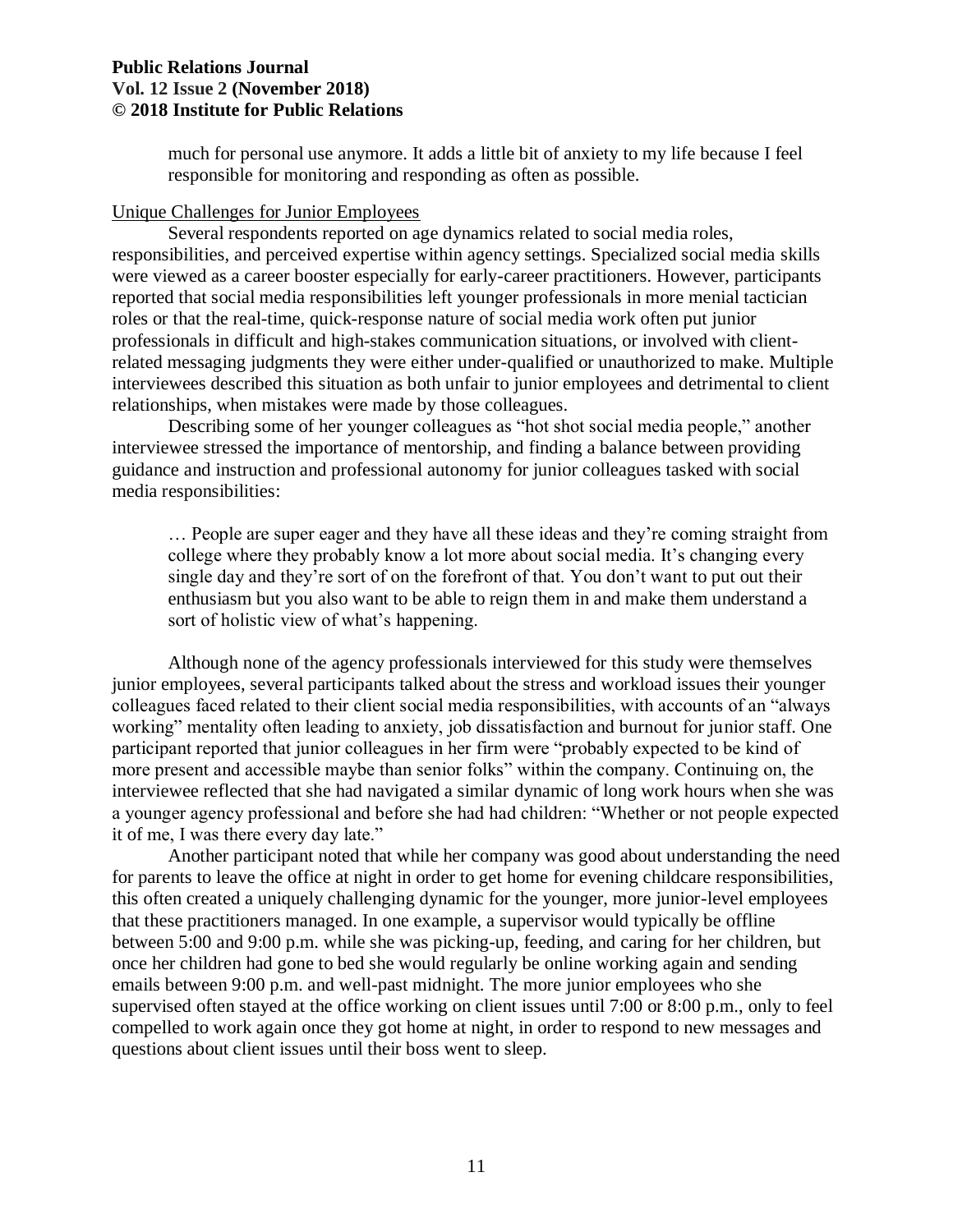## *RQ2: How have social media management responsibilities impacted professionals' career satisfaction?*

 between client and personal responsibilities, while others expressed frustrations toward how social media work altered their jobs and personal relationships. Others derided the very notion of balance and argued there was no need for, or realistic solution to even allow, a separation between their agency work and personal worlds. Several interviewees spoke of social media as and noted their enjoyment in having direct interaction with consumers. Others were more their agency roles; in fact, several participants argued that, to be successful, today's PR Overall, most professionals interviewed reported strong career satisfaction and general enjoyment of their social media responsibilities. Some respondents reported reasonable balance having opened up opportunities for doing more interesting and creative public relations work, circumspect, noting that long, unpredictable hours related to social media were unavoidable in professionals needed to accept and embrace this reality. While several participants seemed to lament the personal sacrifices they were making for their careers, others acknowledged they worked almost constantly, but the problem was that they "loved their work."

#### Opportunities for Interesting and Creative Work, Connections to Consumers

 responsibilities, one respondent described how their work had become more engaging: Multiple participants stressed that social media work for clients kept their jobs interesting and generated creative opportunities. Reflecting on how social media had altered their job

 The corporate adoption of social media and increased focus on all of digital in recent years has meant many more chances to focus on that direct connection with people beyond just clients and the media. This change has allowed me to pitch many more into an evolving career that more closely aligns with subjects that I find compelling. creative campaigns that tap into customer motivations. As a result, I've been able to step

 Participants noted the inherent challenge to work-life balance for most marketing, PR and social media professionals who engage with customers or online media situations in real-time. Others talked about how much they enjoyed the complexity and challenges that social media had brought to their jobs. Many expressed that handling clients' social media strategy kept their jobs fun, new and interesting.

#### Constant Work as Personal Identity — Rewarding and a "Badge of Honor"

 Many of those interviewed expressed acceptance that their profession, and client participants was a passion for their work, and — aligned with findings in previous literature — many interviewees seemed to wear their heavy workload as a "badge of honor" within the profession. Extreme hours were often noted to be integral to their professional and personal identities. Many indicated it was "part of the job" and that those who couldn't handle it should find another path. One person said, "I am connected at all times, even on holidays and on vacation. While this may not sound ideal, the trick is to find an organization, a team and clients time wasn't something they could "entirely control" and described their personal acceptance of their professional role within the agency: "Part of my career track and leadership responsibilities responsibilities required them to be online and available constantly. A common theme among who make this kind of stress fulfilling." Another interviewee noted that the expectations for their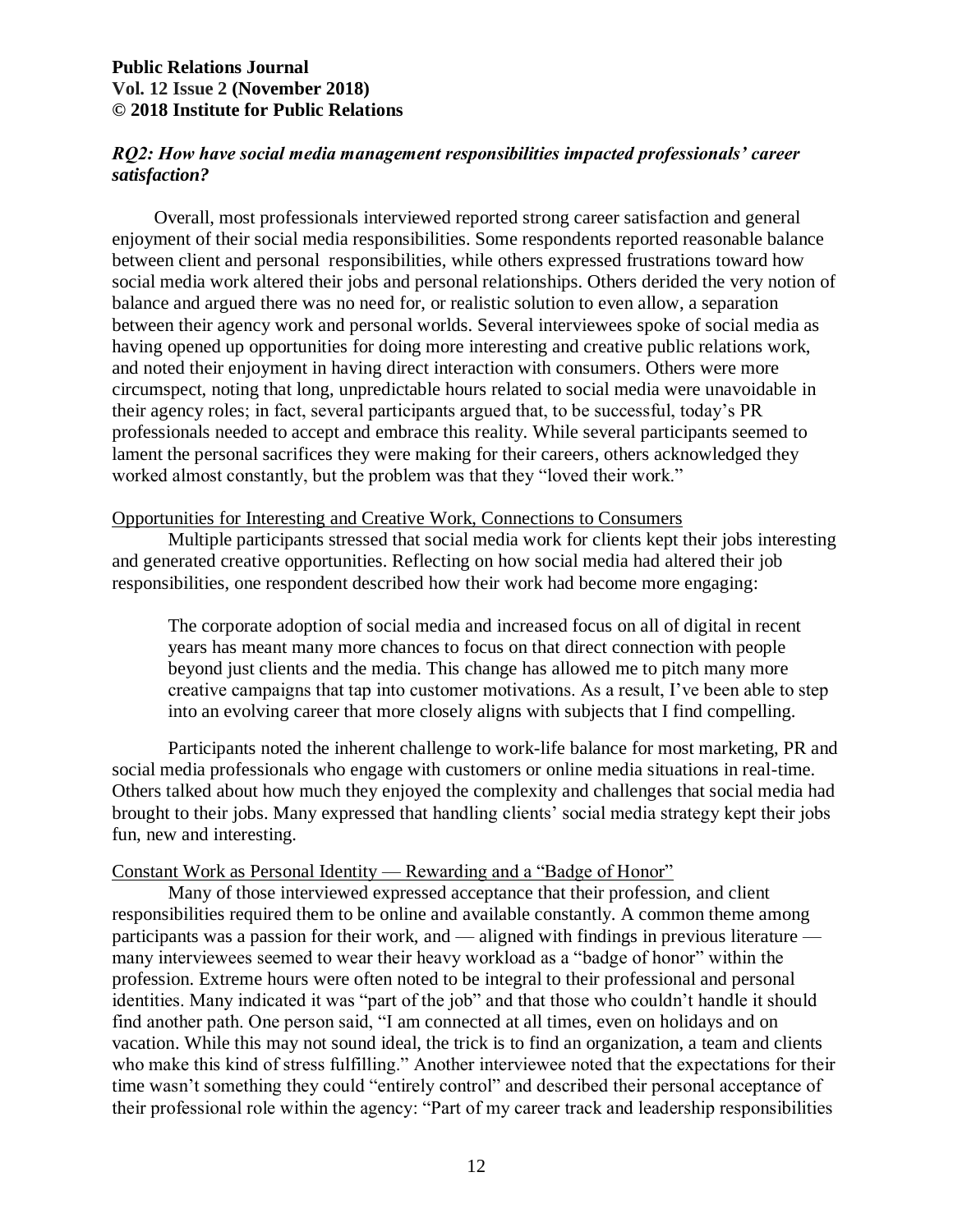require that I am on call and plugged in, so I stay connected whenever possible." Many participants conveyed that they didn't mind the fact that client work frequently took over their personal time, and described the work they did as enjoyable and fulfilling.

#### Balance as a Myth, Sacrifice of Personal Time and Potential for Burnout

 Multiple interviewees described the concept of "work-life balance" as an antiquated idea, often involved discussions of the negative aspects of their work schedules and significant or an unachievable "myth" in today's profession. However, conversations with participants also compromises made for clients and careers. One interviewee described this dynamic:

I believe "balance" in the  $21<sup>st</sup>$  century is a myth—especially if you are working in an urban, technologically advanced career. We are all required to work more just to keep up and get your workload done. At some point, you will have to give up other areas of your your child's sporting events. It's just up to you to prioritize accordingly. It seems like we work, then we figure out everything else around it. life: keeping a clean house, going to the gym, keeping up with friends/family, going to

 media and public relations occasionally resulted in extreme stress and burnout. One interviewee recounted the story of a friend in her agency who had recently gone through a breakdown due to work stress, musing that "you have to know your limits" and if you're not careful, "the mental will spill over into the physical, and that is when it becomes a problem." Many interviewees anger toward the unrealistic expectations of many within the industry. Other participants acknowledged the long hours they and their colleagues spent on social discussed the potential for burnout within their profession, with some expressing frustration and

 employees are always on duty — and that agencies expecting that from their staff should be One participant stressed that public relations and social media roles shouldn't mean avoided:

 No job should expect you to be "on" 24/7 unless you're a doctor – which clearly you're not. We're not curing cancer. No one will die if we don't answer an email until 9:00 a.m. the next day. Any job that makes you feel that way doesn't value you as a person. RUN.

 evolving, and that workload issues for agency professionals would improve in the future: "Jobs in social media still often require extended hours and put a strain on employees in those roles. I long work hours faced by many in public relations was part of "paying your dues" and that with seniority and success came an improved schedule and better flexibility. Arguing this point, one One person said they thought "the model" for handling client social media duties was still expect to see social media staffing models updated over the coming years to better alleviate some of those all-too-common, associated negative effects." Other participants, however, stressed the person said:

 I am not convinced that there are regulated solutions to burnout or life balance. Each laws, you simply need to do good work. With that comes the negotiation power for person is different, and each work environment is different. Outside of reporting broken flexible schedules, more pay, and solutions for a better overall career path.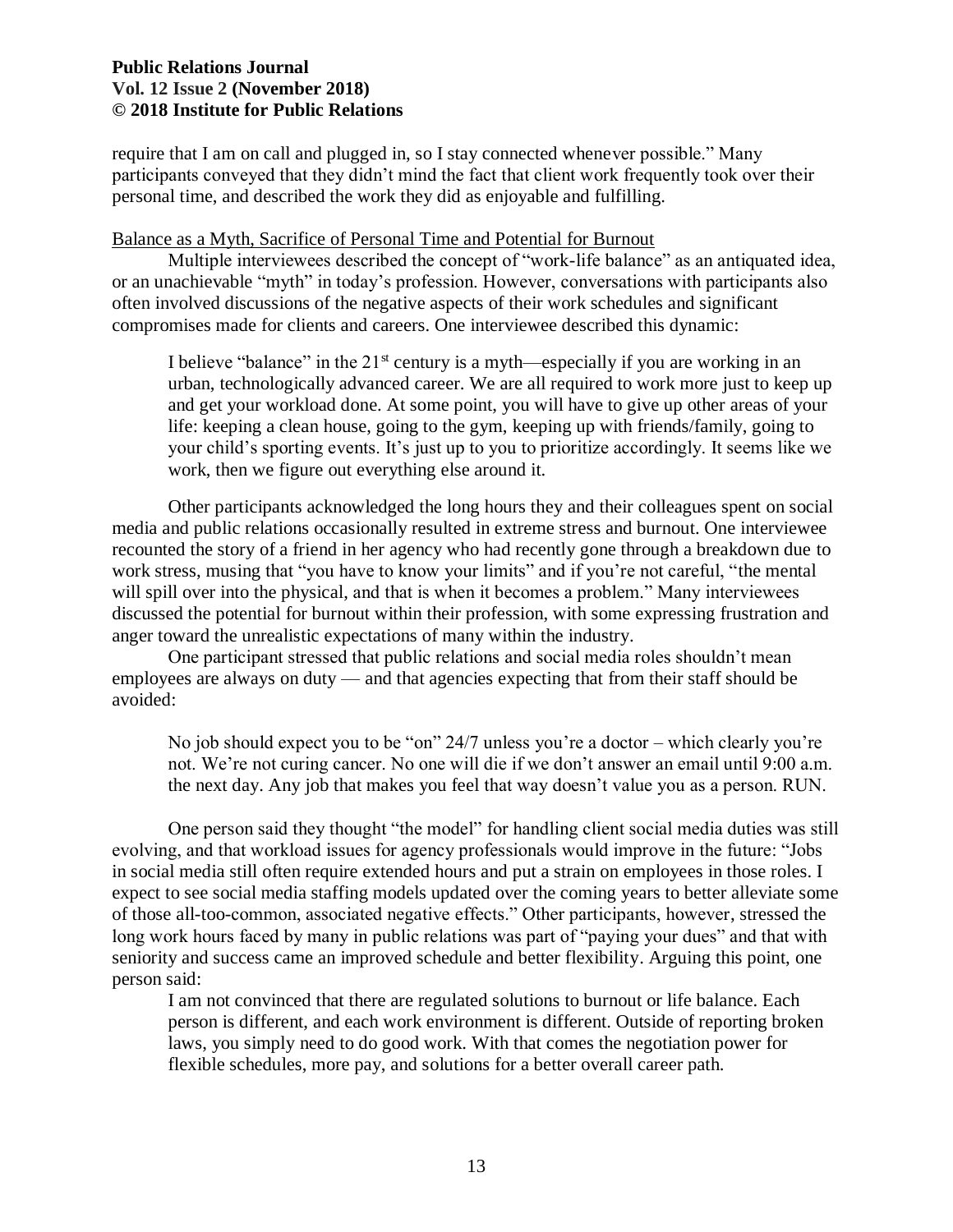This sentiment was expressed by another participant who wrote, "Seeing technology as a vice and the always-on social media world as something negative we wish would change isn't a profitable use of time, energy or resources."

 One participant argued agency workload issues were linked to clients not fully understanding the need to allocate budget and invest more in their digital and social strategies:

 More staff on digital accounts (and thus additional budget) is necessary to keep burnout from happening. Social media isn't "free"—it takes a lot of time and resources to develop the content and monitor the channels. Until clients are able to see the value of investing in social media and willing to pull back funds from traditional programs, the digital accounts won't be staffed properly.

 Clearly the interviews showed a wide range of perspectives about the issue of workload public relations industry is still adapting to both the requirements of social media management and burnout among participants, and a related spectrum in perceptions of career satisfaction. The practice, and quickly evolving client expectations for service.

#### Challenges of Family Dynamics

 have major or sole caring responsibilities (for children or aging parents), increasing the degree of women public relations professionals related to the 24/7 nature of social media harbor important implications for the field, considering nearly 80 percent of today's industry is comprised of does a good job of being flexible for them. Many will work reduced hours or are given free time away from the office to attend to children's needs." Consistent with previous literature exploring the role of gender in navigating work-life balance challenges, including several studies showing a higher percentage of women than men work-life conflict they experience (Perrons, 2003; Aldoory, Jiang, Toth, & Sha, 2008), interviews with female respondents reported heightened challenges in balancing home and family responsibilities with their agency roles and client expectations. The unique challenges for women (Pietryla, 2013). Several participants noted workload and schedule expectations in their agency shifted depending on the seniority of staff, and often whether or not they had family and child care responsibilities. One person said: "Specifically when it comes to moms, my company

 hours in the office to impress senior staff and make sure their work was done well. Over email, "always on" for client needs. One interviewee said she thought work life balance was generally more challenging for junior staff because they were "expected to be more present and accessible than senior folks" and that finding a balance was probably toughest for the more junior-level staff who also had kids. In response to an emailed interview question, the person wrote, "I think the people who struggle the most…[are] earlier in career who have kids… you're in a bit of a married, having children) because of the extreme time demands early in their careers. Other Multiple interviewees indicated that earlier in their careers, they had often spent long one participant wrote: "Early in my career I was always there. Wanted to do good work. Eager to make progress in career. No other responsibilities." Several participants described how senior staff in their agency were afforded more schedule flexibility, but junior staff was expected to be pickle. Expectation that you're available, working, but you have a 1-year-old at home… tough position." Multiple participants described a trend they saw within the broader field of communication and marketing of professionals deciding to delay having families (i.e., getting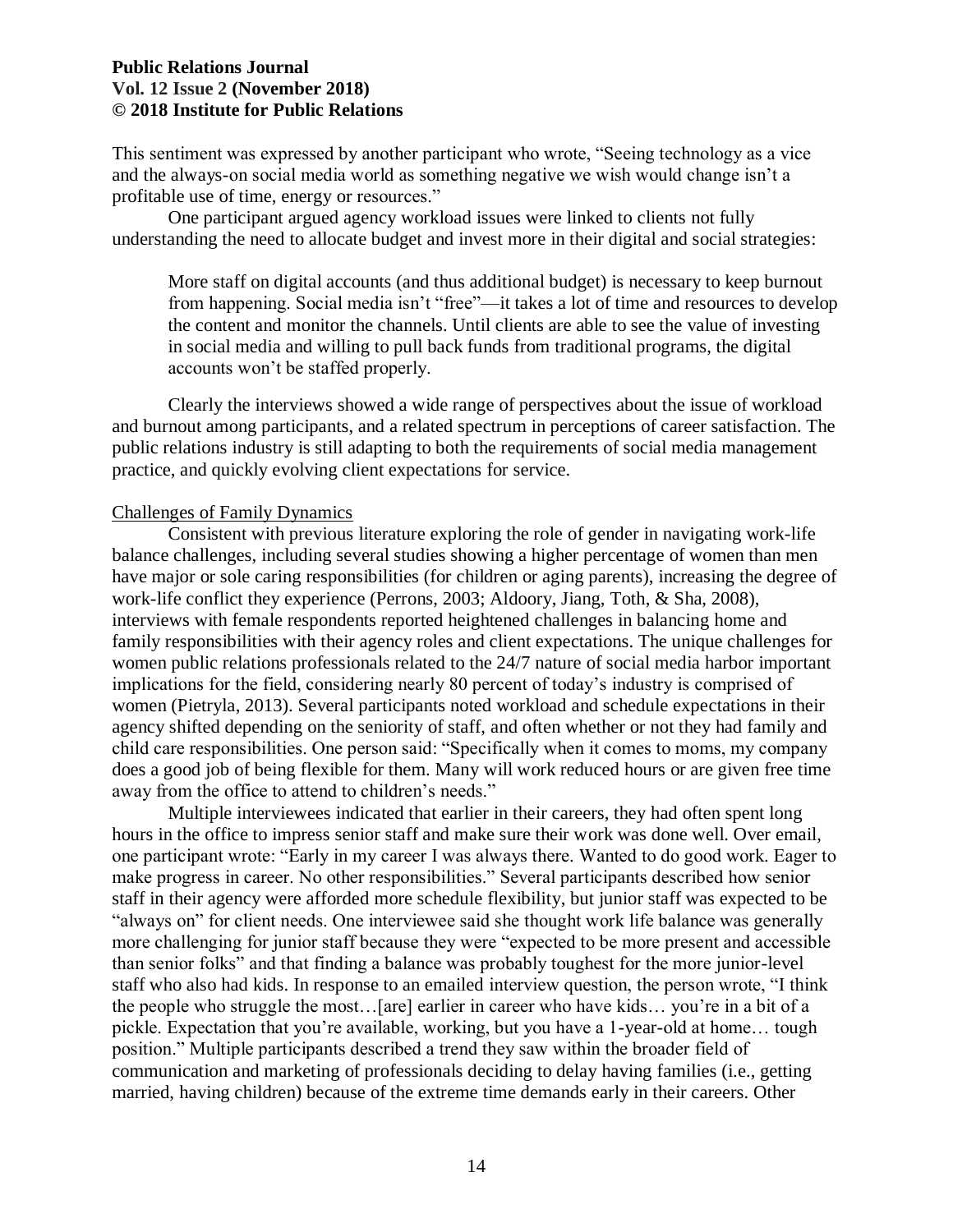choices they had made while raising children. One interviewee, the mother of two, wrote: participants reported they believed their career advancement had suffered due to the schedule

 I always felt that I most likely was not promoted as quickly or obtained as high a promotion, because I made sure that I didn't work 24/7.

 The challenges of juggling family and agency responsibilities were not limited to women, as several male participants described how they worked to balance the two. One interviewee said: "Like any parent today, I struggle with giving my kids the one-on-one attention they that he felt supported by his employer related to work-life balance, but also acknowledged "the web doesn't turn off" and his job would always require long hours: deserve while staying in tune with what's happening in the world that may be affecting my clients on nights and weekends." Another participant who had recently become a father noted

 I'm a new dad, so work-life balance is critically important to me. So far, I've always felt supported in my needs in this arena. One thing to consider from the beginning is that choosing a life in digital – especially for an agency – means that you will always work more than 40 hours per week. This isn't mandated, but the web doesn't turn off. There's always something to do. I'm satisfied with my ability to unplug, and a lot of that has to do with setting expectations with coworkers and friends/family about your work schedule and style.

 Both male and female participants described generally positive levels of career jobs often impacted time with family. One participant, the father of three children under the age schedules, summer days off, and working from home options, but also noted the impact his career had on his family: "I travel a significant amount throughout the year and depending on my schedule, and regardless of these policies, my family is certainly impacted by my time away and the responsibilities I have in leadership at my firm." While the dynamics described above certainly aren't solely linked to the advent of digital and social media practice, the professionals satisfaction in their agency roles as digital and social media strategists, while also admitting their of 9, praised the progressive work-life policies of his agency, which included flexible work interviewed overwhelmingly indicated a reality of demanding time and workload challenges, especially for parents within the agency world.

## *RQ3: What strategies are agencies using to help employees respond to the 24/7 nature of social media?*

 with frequent reports that internal agency team strategies, processes and protocols had been developed to respond to such situations, which often occurred at night, on weekends, or outside techniques to address social media work occurring during off-hours or while colleagues were on Most respondents reported their agency was relatively good, to very good, at allowing flexible work schedules and providing strategies to cope with clients' 24/7 expectations. Unanticipated fire drills and occasional crisis scenarios on social media were often discussed, of business hours. Most participants discussed shared responsibility systems and team scheduling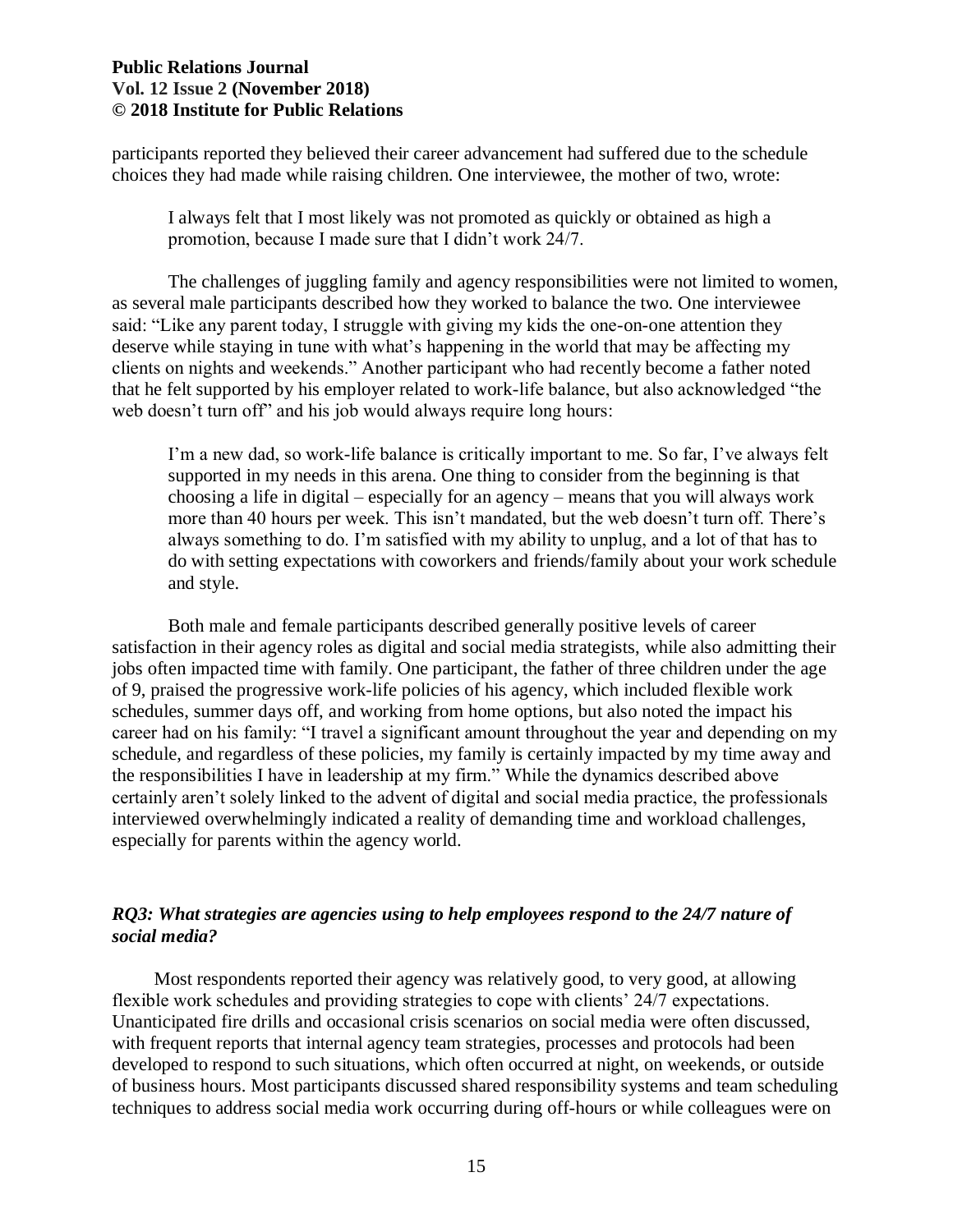vacation. While monitoring and management services were often used for day-to-day social media efforts, respondents also discussed escalation protocols used among team members to alert senior staff of concerning content.

#### Agency Culture Viewed as Key to Balance

 Many of those interviewed believed the key to work-life balance in an agency environment was linked to the organization's culture and the ability of staff to communicate transparently with management about workloads and schedules. Several participants spoke glowingly of their employers' support for balance:

 The company I work for is one of the best I've ever seen for work-life balance. We are given a good amount of vacation days, flexible working options and many other great benefits. From the top-down, the motto really is to do great work and then go live your but the company also does a good job of organizing activities, allowing people to work from home and letting us take off early after a week of long hours. The work is also really enjoyable and the people are fun, so it doesn't always feel like work even when life. We work really hard and definitely have days (weeks) where we work long hours, we're billing 50+ hour weeks.

 Not surprisingly, many interviewees stressed that communication was key to navigating "The biggest thing I've found is communicating effectively with my managers about my own workload and capacity. No one is going to take work off your plate unless you say, 'I won't be again.'" Several participants noted well-run agency organizations were proactive in listening to, vice president at a large agency stressed the importance that managers are proactive in this area, writing: "While there is a tension between work-life balance, there needs to be one, and it is workload issues. Describing her success in communicating workload concerns, one person said: able to get that done,' or 'I'm working too much this quarter and want to avoid this happening and making staffing changes based on, employees' concerns about workload issues. One senior incumbent on managers to remind folks they CAN disconnect."

#### Managing Expectations and Setting Parameters with Clients

 and monitoring social media posts, etc.) were mentioned by many participants, most also hours management by agency staff, especially if linked to a potential "crisis" scenario for the brand. Several interviewees discussed how they worked with clients to understand that not immediately — and that expectations for agency response times needed to be set and agreed upon in advance: Another theme that emerged was the need for agency leadership to manage client expectations, especially in regard to response times for digital campaigns and issues arising on social media during off-hours, weekends and holidays. Although software tools (for scheduling acknowledged that digital and social client work frequently required fast response times and offeverything occurring online or on social media was a crisis or needed to be addressed

 We establish guidelines with all of our clients on response time. Normally we respond on social media within 24 hours unless it's a crisis, then we respond within the hour. We have different monitoring tools set up and various people who check in at different times.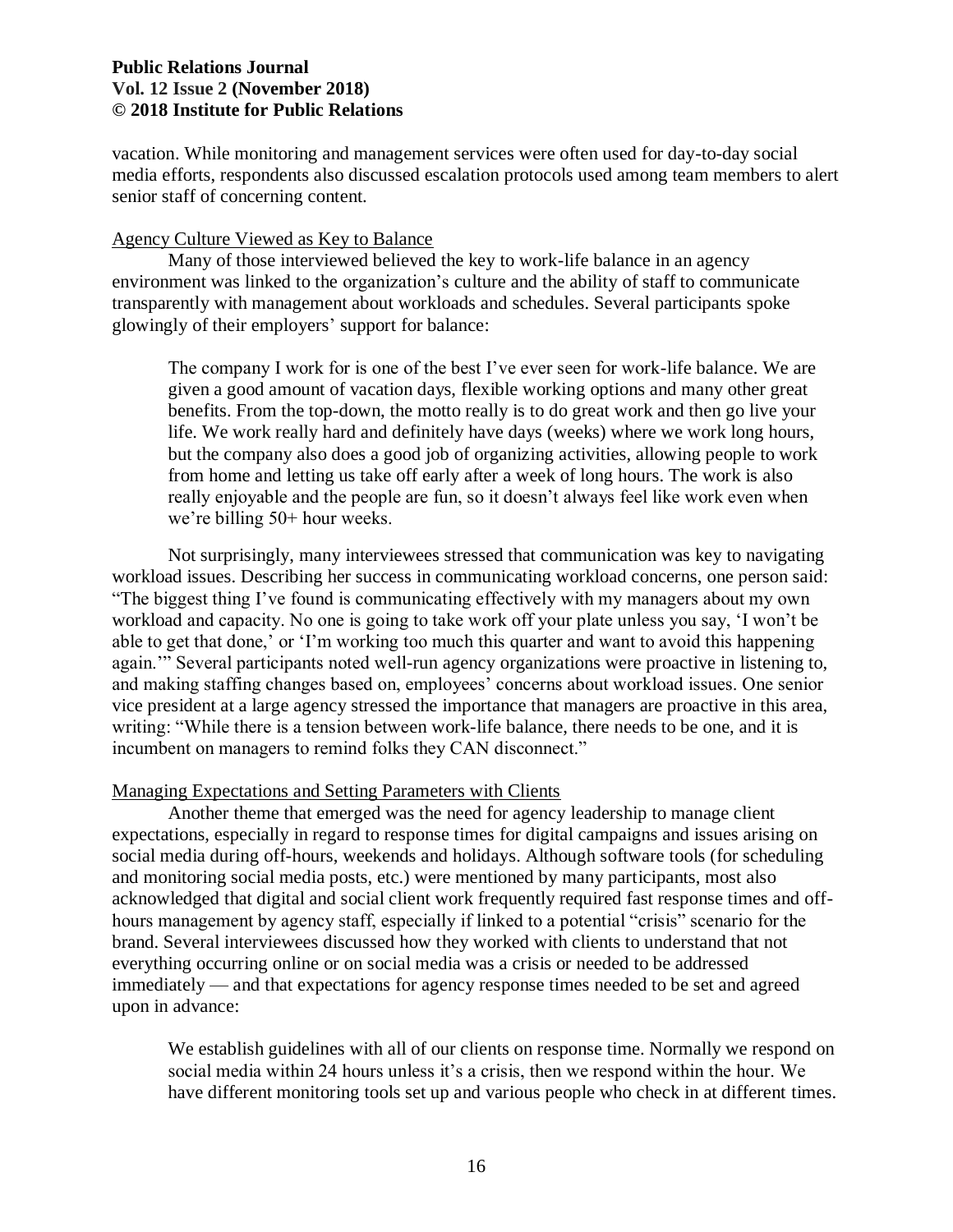We work with our client to ensure they feel comfortable but understand we may not respond to something at 1:00 a.m. We have protocol set up for which type of situations need immediate response and which can wait until Monday morning.

 Many interviewees described similar protocols or escalation policies to navigate online issues in real-time, and know when to consult more senior-level executives from the agency or client side on content or response decisions. Multiple participants, however, also discussed the challenge agency staff faced when contacted by an anxious client concerned about an online issue over the weekend or in the middle of the night. One person wrote, "…the challenge gets to Another stressed that agencies needed to "set boundaries and mean them" when it came to be when you have clients that expect you to be available for 2 a.m. conference calls regularly." minimizing off-hours client services.

#### Work-Life Balance as Individual Employee Responsibility

 viewed the issue as largely one of personal responsibility, in that public relations agencies were environments in which employees needed to be able to manage their own time and communicate with superiors if their work schedules were unsustainable. One person described this as a "skill big problem when you get into this field." One participant closely echoed this sentiment, noting that agency managers often aren't aware of everything that more junior-level staff have assigned Reflecting on work-life balance, multiple interview participants conveyed that they set that's super important," and stressed, "If you can't manage your time, then it's going to be a to them:

 Work-life balance is what you make of it. It's what you allow it to be. When you are just starting out, you may feel like you never have any free time. Some people may tell you that's just life. But I would say that what it shows is that you need to improve your time don't realize everything you have on your plate? Is that because they think some of your tasks should take 15 minutes, but they really take an hour? Analyze that. Talk to them. Nothing will change if you don't speak up. management. Is your boss giving you too much work for each day? Is that because they

 nights were often the default expectation: A different interviewee conveyed that it was the employee's responsibility to "manage up" in regard to workload issues and the need for personal time. However, long hours and late

 Staff members need to be able to have open and honest conversations with their supervisors about their work-life balance and when they have responsibilities outside of the office that they need to take care of. That said, it is very much the expectation now that employees are available 24/7 and would not question being asked to stay late (sometimes quite late) without notice.

 to request things like more pay and better schedules and work-assignments — but that they also Another participant described this dynamic, arguing that employees, especially those tasked with digital and social media client responsibilities, needed to "advocate for themselves"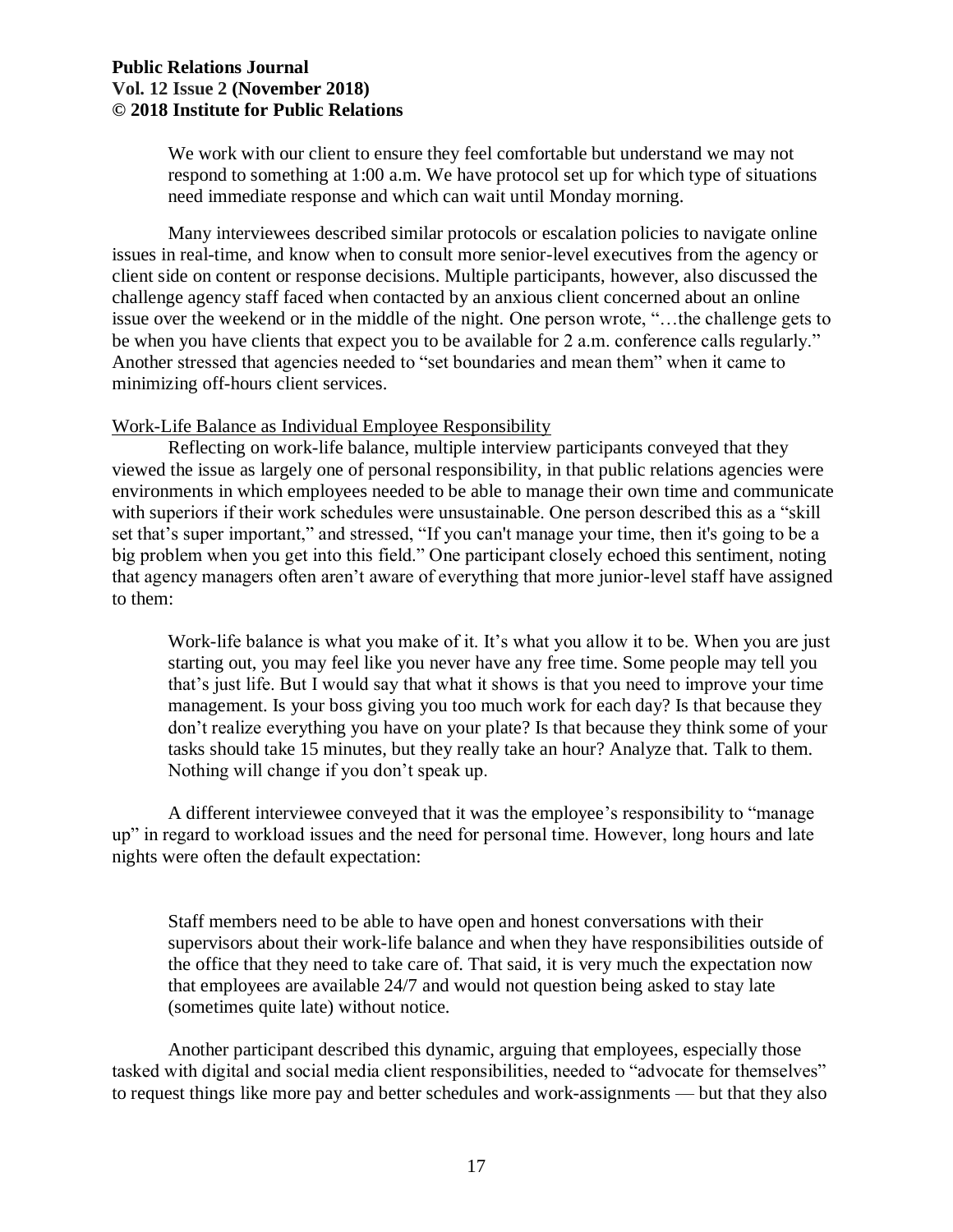needed to "have the hard work and work ethic behind [them] as ammo" when having that conversation.

 The theme of personal responsibility in terms of workload and balance issues came up "passionate" and hard-working individuals, and thus not always able or willing to turn down work or new opportunities. One person put it this way: frequently, often with participants noting that public relations professionals tended to be

 If you want balance, you also must learn to say "no" to new projects or opportunities. Whether it's a speaking engagement, new business or the coolest new product launch, you must be okay with not working on it if you don't have time. If you are passionate and feel like you can't pass it up, then know that your work-life balance may suffer as a result.

 Although not specifically discussed in interviews, the highly mobile nature of today's managed and updated by agency staff from almost anywhere and at any time (and within more aware of the time spent) — may be increasing and compounding the challenges many public relations staff have always had to navigate related to work life balance. social media platforms — and the reality that client accounts can often relatively easily be employees' own personal environments, instead of in the workplace, where managers can be

## Importance of Teams, Technology, Shared Work, and Flexible Scheduling

 their staff navigate the 24/7 nature of social media was the use of formal teams in sharing work responsibilities and handling clients' off-hours requests. Many of those interviewed described client issues: "As a team, we work out who is 'on call' in the evenings and weekends to ensure client issues are covered." The notion of alternating who on the account team was "on call" came up frequently during interviews. Asked how they approached the issue of constant client needs, one participant wrote: "Whenever possible, being able to develop a support team that allows you to share days and nights of being 'on call' will limit the always-on feeling that comes with the 24/7 nature of social media." Another interviewee talked about how their agency managed One noteworthy strategy interview participants referenced in discussing how they helped systems their agency had in place to allow staff to rotate who was responsible for responding to clients' brand communities on social media, and how they used multiple staff from each team to allow employees to have regular down time:

 For clients that we do community management for, we staff the team with multiple consumers don't expect a response past a reasonable hour (say 10-11 p.m.), which makes this easier. The key is to not make any single person feel like they are always on the clock. We all need time to disconnect. community managers, and let them decide on shifts to cover nights and weekends. Most

Several interviewees mentioned a new "team member" of sorts - automated social media monitoring services. For example: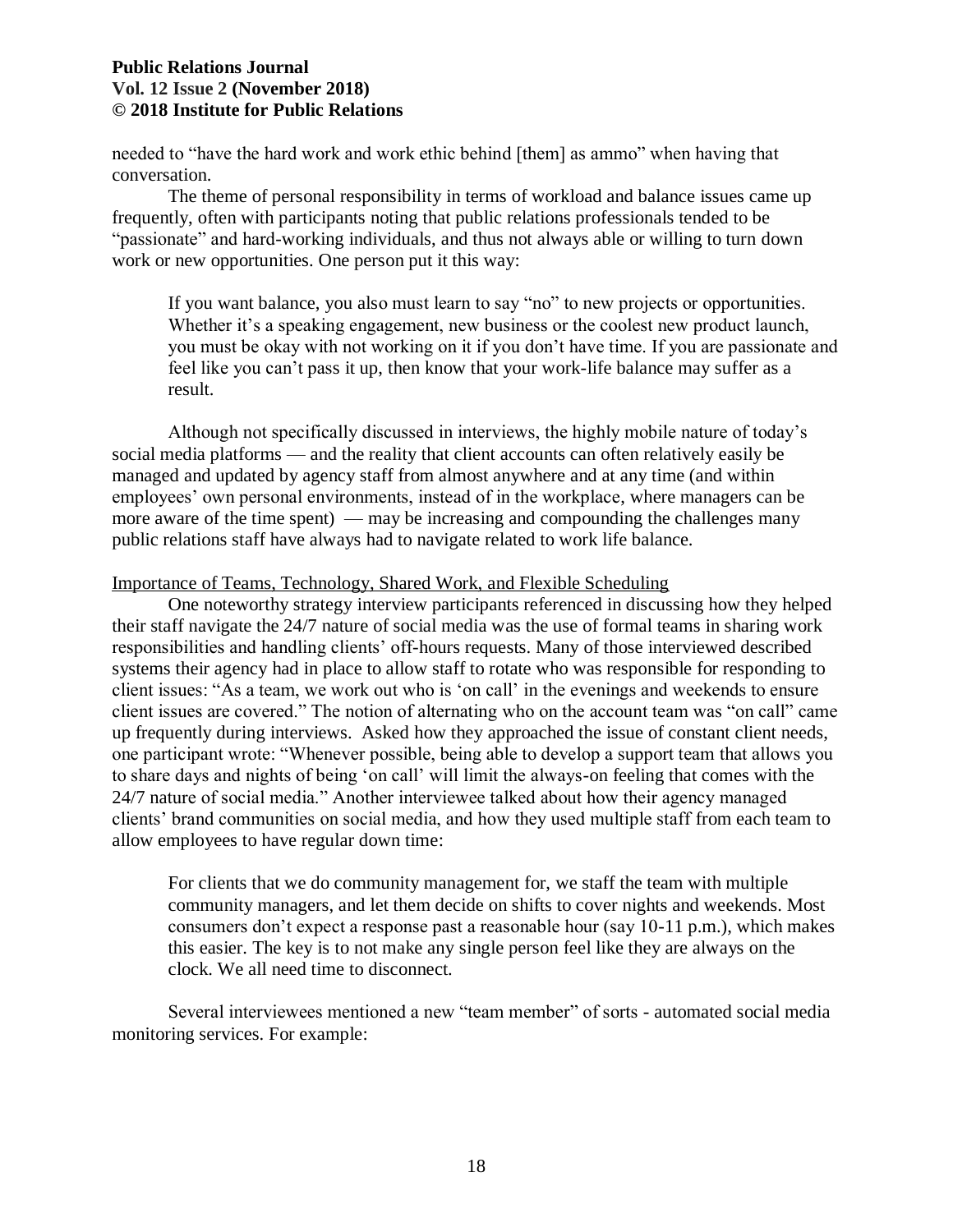"human" involvement and brainpower, but the technology has been helpful to give us options to feel like we have things under control. There are tools that help us monitor the news and social channels. These still require

 The notion of being able to disconnect was frequently described in interviews, often mentioned as a necessity for employees' mental well-being. (More on this idea is discussed below.)

#### Job-Sharing and Part-time Employees

 adopted by new parents, often mothers, who wanted to stay in their public relations careers but also wanted or needed to split time during the week with their infant children. Overall, those interviewed indicated they felt the job-sharing (or part-time employee) models they had seen inwhile also likely to frustrate the employee, who was likely to end up receiving "part-time pay" for what would still often amount to "full time work." Instead of formal job-sharing and part- time employee arrangements, participants described success with working from home one or two agencies had informal policies, or arrangements with individual employees, allowing staff to occasionally work and handle client duties from home. However, participants also expressed concerns about being perceived as using such privileges too frequently — and a belief in the importance of "facetime" and being seen in the office in order to maintain their standing with Related to the concept of teams, multiple participants mentioned the topic of "jobsharing" within the agency world. Interviewees noted that sometimes such staffing models were practice were "problematic" and "over-rated." One participant said she liked the concept, but that agency responsibility "doesn't work that way" and that despite the arrangements — such as working on a Monday, Wednesday, Friday schedule — clients "still expect you to be available." One interviewee said she viewed such arrangements as probably not serving client needs well, days per week, allowing for better balance with personal and family responsibilities. Some managers.

## The Essentiality of Vacations and Completely Unplugging

 Closely linked to the strategy of utilizing teams for managing clients' digital and social media workloads, nearly all respondents referenced the importance of being allowed to take burnout. One interviewee said, "We have an informal rule on a team that I lead that is something like, 'We are on-call 24/7/365 except vacation. Vacation is for unplugging.'" Another participant described how junior staff in particular needed the ability to fully disconnect during vacation days, to prevent them from burning out: vacations during which they fully unplugged and disconnected from account responsibilities. Frequently participants talked about the need for vacation time within the context of avoiding

 [Burnout] is a tricky issue when expecting a 24/7 work commitment. With my own team, I stress the importance of junior staff being able to disconnect when they're taking people at that level never have a way to get away. PTO. We have to respect some kind of boundary still, and it's not appropriate to demand

 The notion of occasionally having the opportunity to *completely* disconnect from agency and client responsibilities was described by several participants as an essential strategy for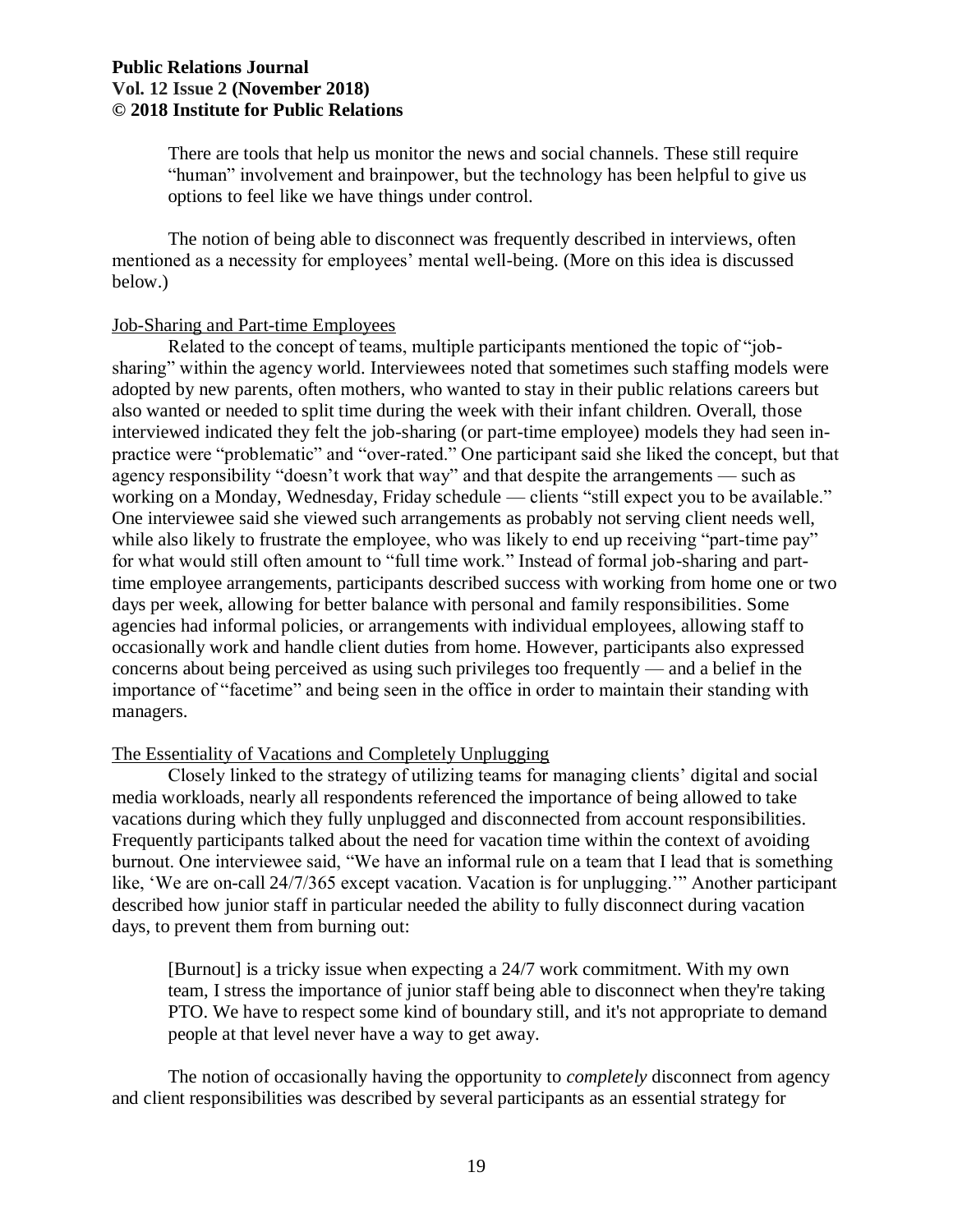coping with the 24/7 nature of their jobs. One participant described having placed his cell phone in a safe while on vacation in order to ensure he was disconnected:

 email (even on holidays) and maintaining a significant number of social media channels and blogs. That's what it takes to not only keep up, but to lead, in this space. Then twice a year I unplug all of my devices for at least a week and communicate my absence to colleagues and clients. The last two years I have literally put my phone in a safe. During that unplugged time, I spend time outdoors and with my family, and I read books. Lots of As far as avoiding burnout, I fully embrace working seven days a week, always checking books.

 Other interviewees described longer periods of vacation time, one recounting a recent two and a half week trip to Africa, and stressed that they had used the days away from client work to "completely shut down" and rejuvenate. One participant noted that fully disconnecting in this way was hard in that "it puts a lot of pressure on your colleagues because they have to pick up the slack in your absence," but that it was possible if you "staff a team right." One person described the extensive level of preparation required in her agency for taking vacations:

 working on and what the next steps are, and every team, at my company at least, does that so that the person (who) covers for them is completely in the loop about everything. …whoever leaves makes sure to prepare vacation notes which outline everything they are

 While only one participant described a strategy as extreme as locking a phone into a safe, other interviewees stressed the need for individuals to manage their own needs for time off — but to also recognize and accept that their client responsibilities in digital and social media weren't likely to ever slow down. Describing this dynamic, one participant declared: most interviewees conveyed that periodic vacation time was a necessity. In between vacations,

 …I would arm every strategic communicator with a laptop, a cell phone and a wi-fi card and say, "These are tools you need to do your job 24/7. But if you take vacation, turn them off. Meanwhile, if you need a personal day or to tend to family issues throughout the week, leave the office with no questions asked. Just know you're on-call. Because nothing will stop just because you want it to stop."

Professional Acceptance, Satisfaction, and Embracing the "Work-Life Pendulum" Many participants described themselves as generally satisfied with their own current work-life balance, yet still emphasized the often demanding nature of their jobs:

> …the first thing I do in the morning before I get out of bed is check my iPhone and it is the last thing (other than my wife) I look at when I go to bed…Overall I am fine with the balance, the challenge gets to be when you have clients that expect you to be available for 2 a.m. conference calls regularly."

Professionals mentioned several of the strategies described above to help achieve greater work-life satisfaction, often citing gained seniority and the support of teams: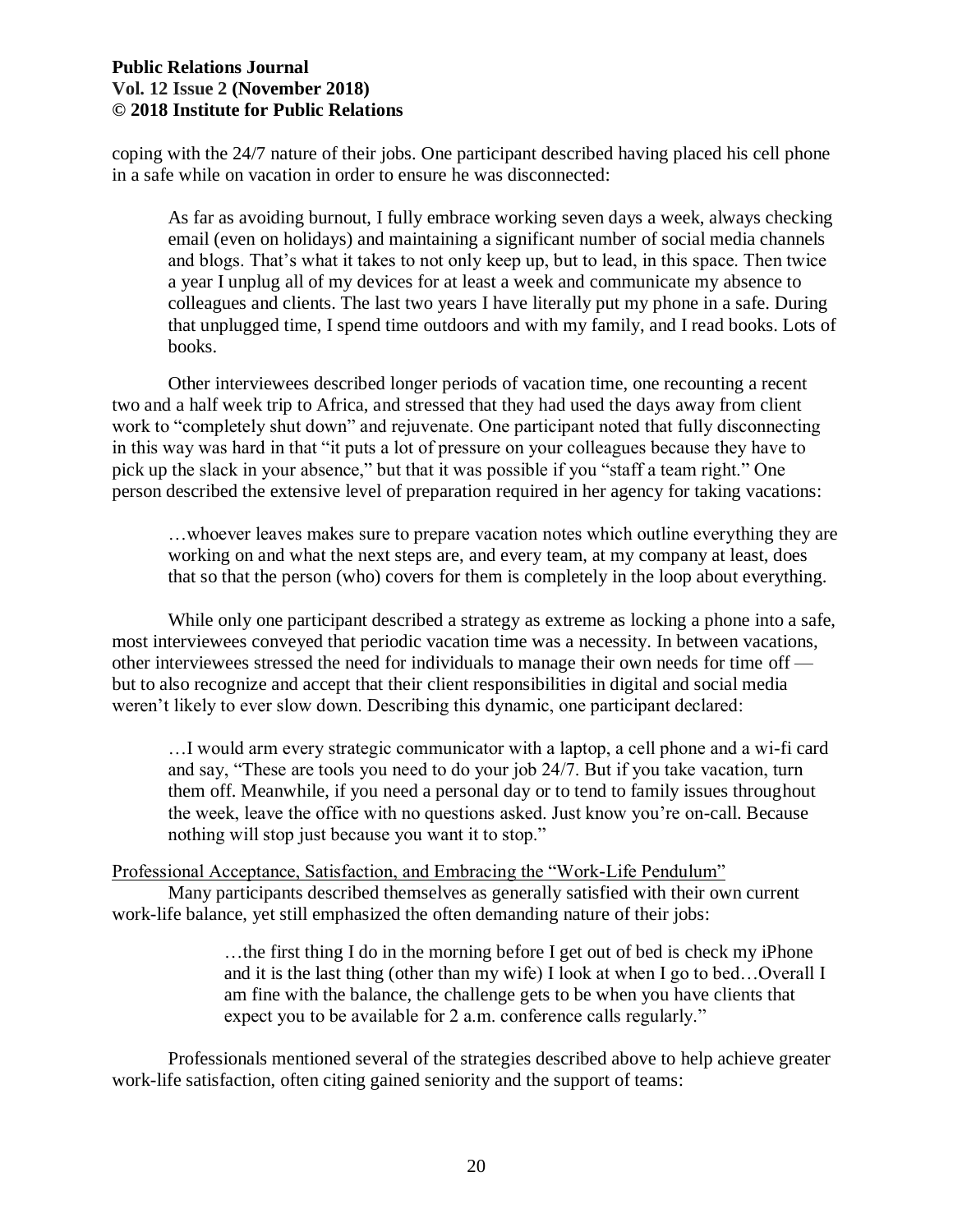My personal work-life balance is pretty okay right now! I am close to 40-45 hours per week with higher spikes when I travel or have a bigger activation/meeting. This shifted when I became an account director with more supported teams – previously as an SAE or AS [Senior Account Executive or Account Supervisor], it was much harder to achieve that kind of balance because I was managing and managing up and executing the work. I think this is pretty common, based on what I see and hear from SAE/AS team members.

 Some days you are going to have to work late for a client, to participate in an industry event or pursue a new business opportunity. At our agency, we find ways to support each Our agency has decided to rename this [work-life balance] concept the "work/life pendulum." Some days, you need to prioritize family, friends or a personal commitment. other's "pendulum priorities" each day. We cover each other.

 Being able to ensure down time, or at least occasional relaxed periods (without using formal vacation time), frequently emerged as key to the work-life mix. For some, it meant not having to constantly check email after work hours and/or on weekends, while for others it meant maintaining an overall degree of normalcy between occasional periods of intensity or crisis-level work. Having flexibility, autonomy and control over one's schedule also was frequently mentioned as a source of increased satisfaction with achieving some degree of work-life "balance."

## **Discussion and Conclusion**

 Findings provide nuanced insight into a particular phenomenon and are reflective of those who participated — but cannot necessarily be viewed as representative of the entire industry or profession. It should be noted that this study relied upon a relatively small, but high-quality pool of participants. Those practitioners able to take the time to respond to interview questions on professional challenges, indeed may be somewhat distinct from a true cross-section of their to contribute, and involved a reasonable number of respondents and a diverse representation of professionals from different types and sizes of agency environments. Further, the themes that work-life balance issues, and willing to discuss their strategies for navigating these personal and industry peers. However this study also achieved strong participation levels among those invited repeatedly emerged from interviews were robust and often strikingly similar among participants.

 The focus for this study centered on the experiences and perspectives of public relations agency professionals who manage clients' digital and social media strategies. While interview from, this professional context, the researchers acknowledge many of the topics and findings presented here are not necessarily unique to those employees tasked with social media and digital professionals' ability to navigate the combination of career and personal obligations, is certainly a topic of concern across a broad range of industries. conversations and correspondence for this research emphasized work-life balance within, and responsibilities, or even the broader range of strategic communication practitioners. The challenge of work-life balance, and how technology in recent decades has dramatically impacted

 Findings from this study aligned with much of the existing public relations literature on work-life balance; in particular, the early work by Aldoory and colleagues (2008), which found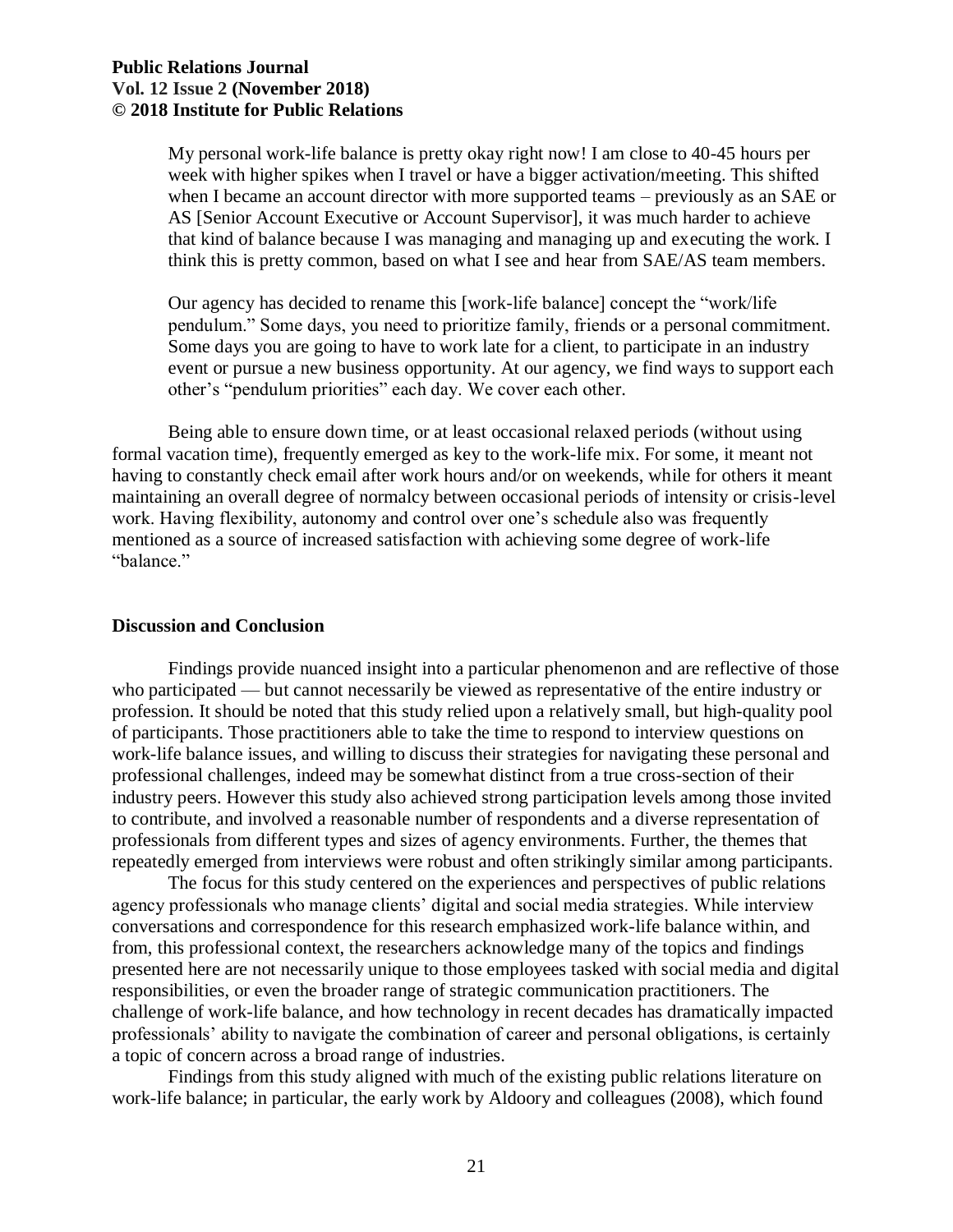industry professionals often do not view their work and personal lives as separate, but instead perceive the two realms as necessarily integrated. In a related vein, many participants in this Vardeman-Winter (2013) was evident among many of this study's participants, yet others indicated this pace was not sustainable long-term, and seemed to be finding ways to attend to the "life" side of the work-life equation. The research presented also resonates with findings from research also conveyed sentiments demonstrating their personal identities were tied to their careers in public relations and the demanding work schedules their agency roles required. Certainly, the "workaholic" behavior identified in interview-based research by Place and Jiang, Luo and Kulemeka (2017), which examined connections between stress and workload and public relations professionals' social media usage.

 As others have concluded, the issue of work-life balance may ultimately be one of cultural norms — and what is viewed as reasonable or acceptable by employees and management. Both management consultant industry experts and public relations scholars alike have recently stressed that the notion of "balance" may not be an achievable or overly productive goal for most organizations or individuals, and that instead the objective of personal employee flexibility and striving for "work-life fit" is more optimal (Dominus, 2016; Dozier, Shen, Sisco, & Vardeman-Winter, 2017). Inspiration for this particular research was rooted in anecdotal evidence and vivid descriptions in recent years from industry contacts, which led the researchers public relations agency professionals tasked with managing a relatively new client offering (i.e., social media and digital services). This study's findings on the importance of sharing the 2014) on scheduling solutions within the management consultant field. However, it may be that the nature of public relations work itself (i.e., unpredictable, and often crisis responsive or work-life norms and expectations), means the challenge of social media and digital public relations may lend itself poorly to schedule-based solutions. to become interested in the unique challenges of, and specific expectations being put upon, workload among team members did show some similarities with the "Predictable Time Off" model, referenced earlier in the description of Perlow's research (Perlow, 2012; Perlow & Kelly, avoidant) combined with ingrained agency culture and traditional client account service expectations (often managed through small and semi-autonomous teams that may have differing

 Future research in this realm could explore work-life issues in other contexts, such as corporate, non-profit and independent practitioner settings. It is a common perception – as mentioned by an interviewee in this study – that agency employees often switch to corporate settings to gain a better work-life fit, yet anecdotal evidence has indicated some public relations professionals have found themselves to be busier after transitioning into corporate positions than they had been in their previous agency roles. Similarly, one motivation for becoming an independent practitioner is often greater work-life flexibility, yet this yields less opportunity for the strategy of sharing workload among team members – as may also be the case for those in issues among early-career professionals, specifically, and what impact these challenges may be having on retention and long-term career success in the field – given the number of professionals in this study who noted that junior employees may be bearing the brunt of the day-to-day stress smaller non-profit organizations. Additionally, future research should further examine work-life of the rapid pace of public relations in a digital and social media world.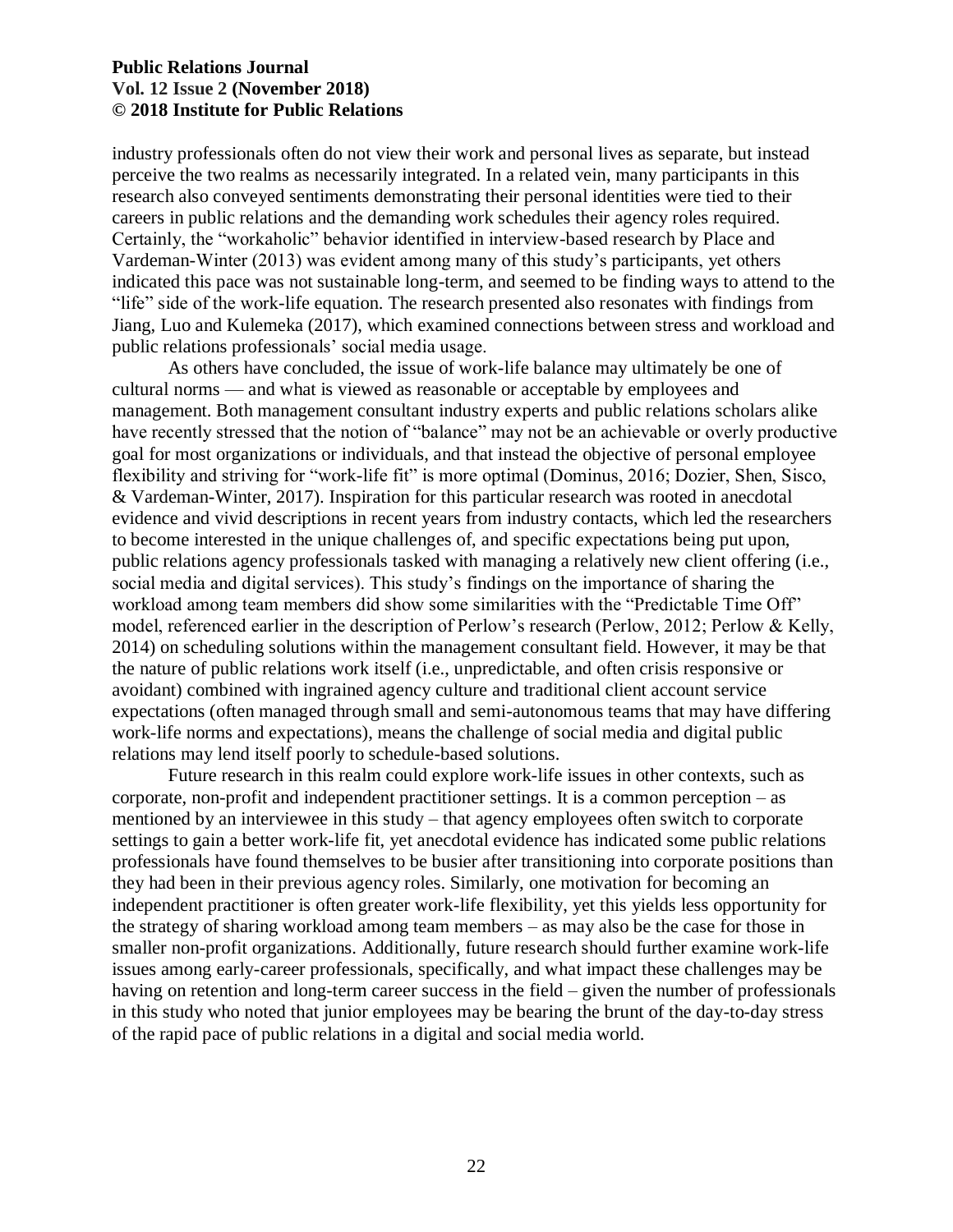## *Practical Takeaways for the Profession*

Agency Culture and Communication with Clients

 In considering factors such as agency culture, the need to manage the expectations of life balance as being an issue of individual responsibility, this research highlights the need for the solution may come down to one of better and more intentional communication. Pointing to and may not always realize the negative impact client work is having on their overworked staff. clients in regard to social media services (and response times, etc.), and the discussion of worktop agency leadership and day-to-day account staff alike to step back and assess the current environment and professional norms within their workplace. Ultimately, as with so many issues, the need for improved internal (within the agency) and external (with the client) dialog, one interviewee acknowledged how senior agency leadership are frequently "swamped" themselves, Agency leaders need to make sure they are prioritizing these conversations, and fostering regular two-way dialog, with both clients and internal teams, to ensure that client-agency relationships and staffing practices are both reasonable and sustainable.

#### Special Concern for Junior-Level Staff

 When it comes to tensions between agency management and account staff, the reality is that the issue of work-life balance is one of both shared culpability and shared responsibility — and of which staff at all levels can work to address and improve. A noteworthy finding from this research points to the unique challenges facing younger professionals working within the relations agency environments, and some offices have likely fostered (or at least allowed) cultures where working extremely long hours was viewed as a point of pride. Findings from this linked to a combination of their lack of seniority, drive to impress superiors, and the unique decade's shift in technology and agency work-life balance dynamics. Conversations indicated a related to assumptions or expectations that junior staff feel able and empowered to request time industry. Certainly there has always been a "paying of dues" element within many public study suggested, however, many younger and more junior agency professionals — perhaps nature of their social media focused duties — are being disproportionately impacted by the past frequent disconnect between senior agency managers and their more junior staff, especially off and reduced work-loads. Agency managers, especially at the client team level, should make sure they are scheduling regular discussions with junior employees to gauge morale, workloads and the effectiveness of staffing models.

#### "Don't Operate in a Vacuum": The Responsibility of Each Employee

 As multiple interviewees described it, work life balance is something they were "always working on and always thinking about." A common theme among participants was the need to overwhelming. Noting the frequent situations they had navigated attempting to balance work and personal life, one participant stated, "It took me many years to learn how to manage my work life balance. The problem is that I love my work." These sentiments were common and are perhaps key to understanding this topic, specific to the nature of agency life and public relations. The industry seems to attract very hard-working, ambitious and driven professionals. While essential willingness to ask for help or admit they are burned-out and overwhelmed, or take time off to allow for recharging. The notion of "managing up" was frequently cited by interviewees as being proactively communicate and alert colleagues when workload expectations became to helping drive the success of an agency, these same attributes can inhibit employees'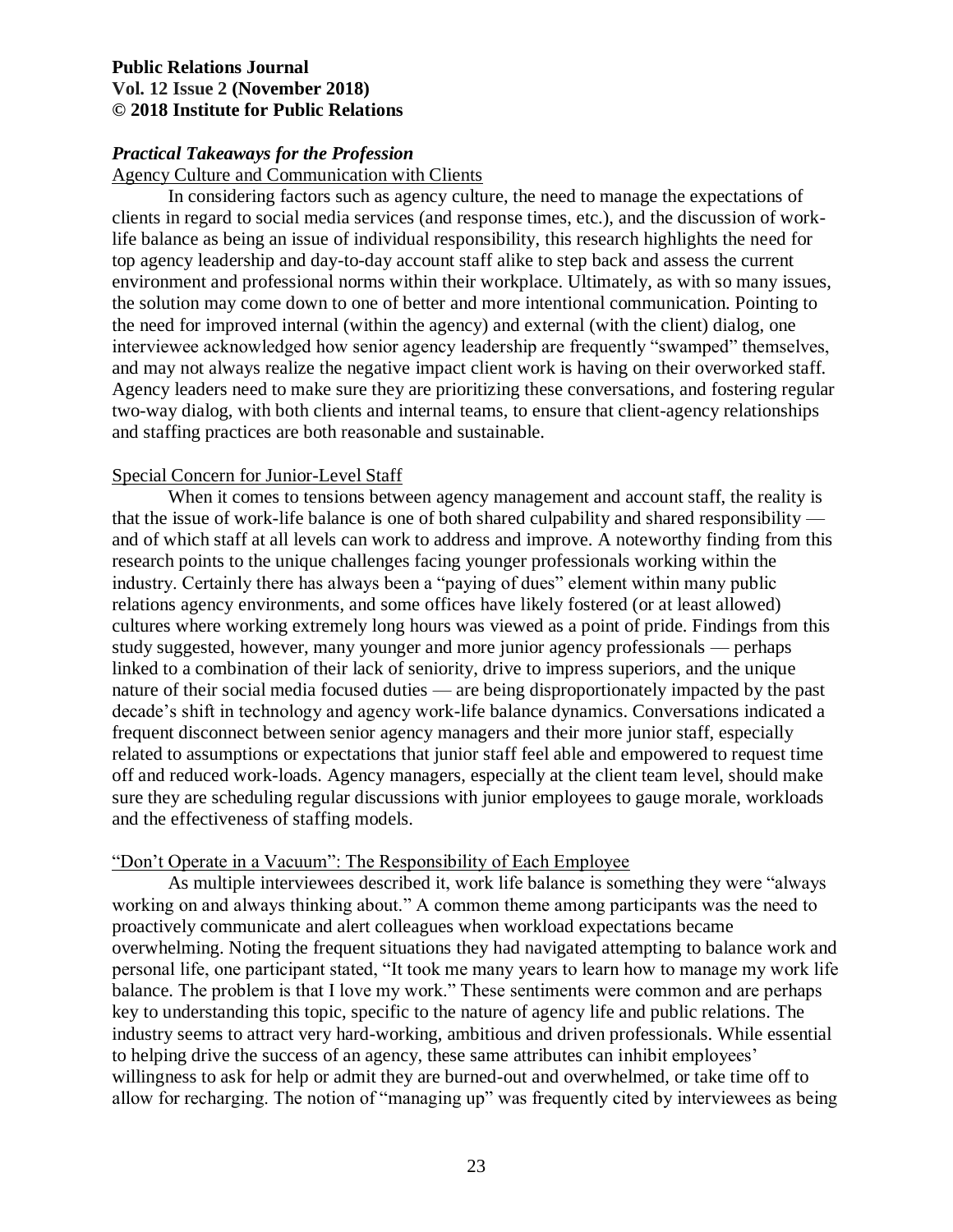participants noted the importance that more senior-level staff should lead by example in regard to things like communicating workload concerns, taking vacation time and disconnecting away from the office. As one agency vice president put it, "It is incumbent on managers to model the appropriate behavior, for staff do as they do." a key to reasonable work load assignments and agency team dynamics. Similarly, multiple

#### Industry Awareness and Education, and Dedication to Improving Work-Life Balance

 Academic research and industry associations alike have drawn attention to the topic of work-life balance within the field of public relations. Continued research and development of resources is needed to help professionals identify and better navigate work-life balance balance within the industry and assist students and professionals with time management and internal communications skills. Leaders in the field can also work to promote an industry-wide conversation regarding work-life balance and the personal needs of professionals working in a 24/7 digital environment. Especially as agencies are striving to compete in a more and more dynamic and competitive marketplace, and hoping to recruit and retain top talent, the experience challenges within their careers. Similarly, education efforts starting at the university level and continuing through to mid-career development, and training initiatives for communication professionals within agency and corporate environments, should focus attention on work-life and well-being of those who drive its success deserve our continued attention.

#### **References**

- Aldoory, L., Jiang, H. Toth, E.L. & Sha, B.L. (2008). Is it still just a women's issue? A study of work-life balance among men and women in public relations. *Public Relations Journal*,  $2(4)$ .
- Dominus, S. (2016, February 25). Rethinking the work-life equation. *The New York Times*. Retrieved from [https://www.nytimes.com/2016/02/28/magazine/rethinking-the-work-life](https://www.nytimes.com/2016/02/28/magazine/rethinking-the-work-life-equation.html?_r=1)equation.html?\_r=1
- Dougherty, J. (2014, September 14). 6 ways social media has changed public relations. *Cision.com*. Retrieved from [http://www.cision.com/us/2014/09/6-ways-social-media](http://www.cision.com/us/2014/09/6-ways-social-media-changed-public-relations/)[changed-public-relations/](http://www.cision.com/us/2014/09/6-ways-social-media-changed-public-relations/)
- Dozier, Shen, Sisco, & Vardeman-Winter. (2017). How public relations practitioners can find a work-life fit. Best practice for the 24/7 PR industry. *PRSA.org*. [Webinar]. Retrieved from [http://apps.prsa.org/Learning/Calendar/display/6092/How\\_Public\\_Relations\\_Practi](http://apps.prsa.org/Learning/Calendar/display/6092/How_Public_Relations_Practitioners_Can_Find_a_Work#.Wdj2T7pFzvU)  [tioners\\_Can\\_Find\\_a\\_Work#.Wdj2T7pFzvU](http://apps.prsa.org/Learning/Calendar/display/6092/How_Public_Relations_Practitioners_Can_Find_a_Work#.Wdj2T7pFzvU)
- Greenhaus, J. H., & Beutell, N. J. (1985). Sources of conflict between work and family roles. *Academy of Management Review*, 10(1), 76-88.
- Jiang, H. (2012). A model of work-life conflict and quality of employee-organization relationships (EORs): transformational leadership, procedural justice, and family-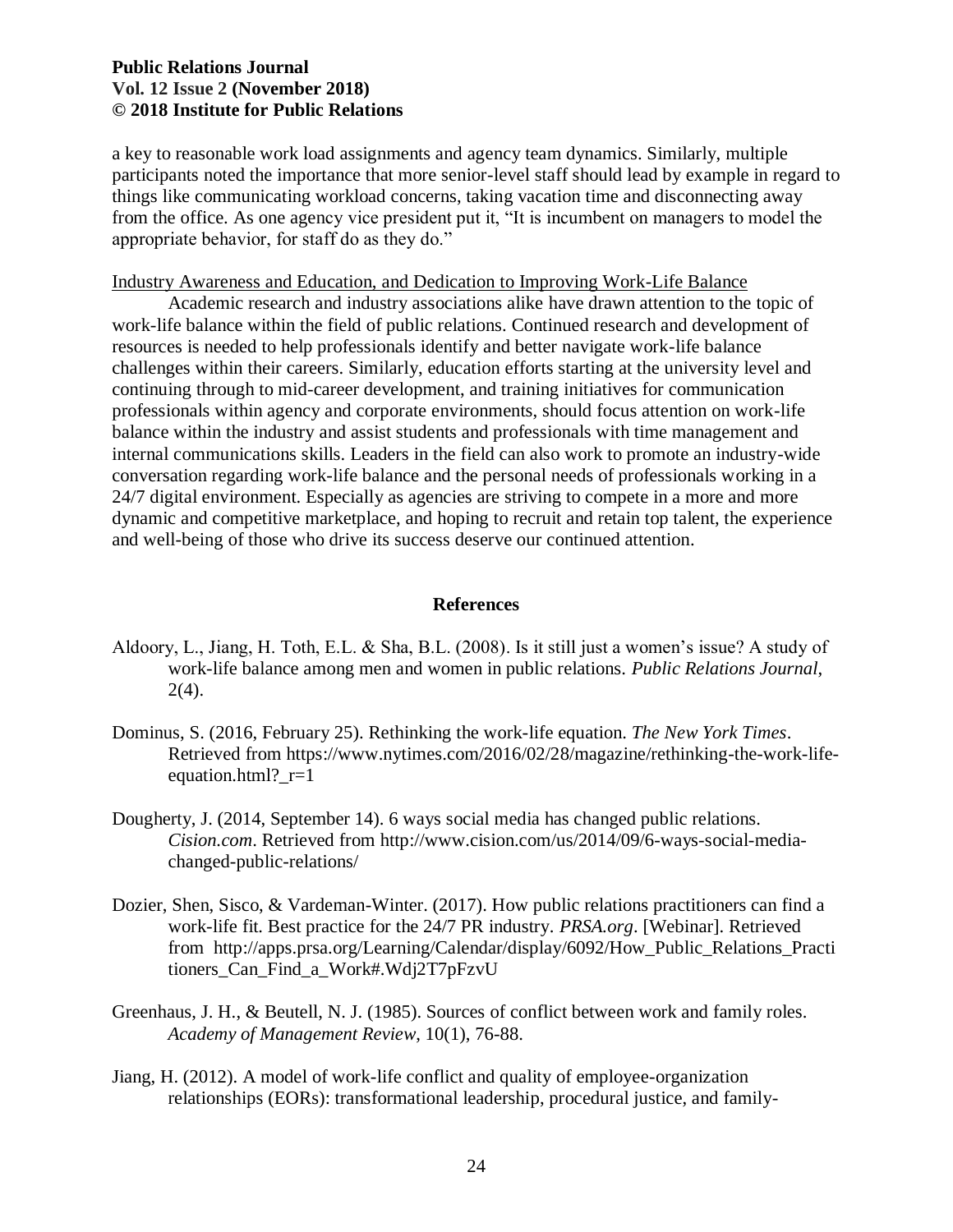supportive workplace initiatives. *Public Relations Review*, 38, 231-245. doi: 10.1016/j.pubrev.2011.11.007

- Professionals' perceived social media impact, leadership behaviors, and work-life Jiang, H., Luo, Y., & Kulemeka, O. (2017). Strategic social media use in public relations: conflict. *International Journal of Strategic Communication*, 11(1), 18-41.
- Jiang, H., & Shen, H. (2013). Toward a Theory of Public Relations Practitioners' Own Conflict: Work Versus Life. *Journal of Public Relations Research*, 25(3), 259-279.
- Jiang, H., & Shen, H. (2015). Conflict? What work–life conflict? A national study of future public relations practitioners. *Public Relations Review*, 41(1), 132-134.
- Jin, Y., Sha, B., Shen, H., & Jiang, H. (2014). Tuning in to the rhythm: the role of coping in strategic management of work-life conflicts in the public relations profession. *Public Relations Review*, 40, 69-78. http:dx.doi.org/10.1016/j.pubrev.2013.11.007
- Lau, A. (2017, April 6). 18 Must-Attend Social Media Conferences in 2017. *Entrepreneur*. Retrieved from<https://www.entrepreneur.com/article/292118>
- My PRSA Learning. Social Media: Public Relations Training. *PRSA.org*. Retrieved from [http://apps.prsa.org/learning/calendar/list/category/107/social\\_media](http://apps.prsa.org/learning/calendar/list/category/107/social_media)
- Perlow, L. A. (2012). Sleeping with your smartphone: How to break the 24/7 habit and change the way you work. Harvard Business Press.
- Perlow, L.A., & Kelly, E.L. (2014). Toward a model of work redesign for better work and better life. *Work and Occupations*, 4(1), 111-134. doi: 10.1177/073088841351673
- case study of new media. *Gender, Work & Organization*, 10(1), 65-93. Perrons, D. (2003). The new economy and the work–life balance: Conceptual explorations and a doi: 10.1111/1468-0432.00004
- Pietryla, Christine. (2013, March 12). 5 reasons women are effective PR leaders. *Ragan's PR Daily*. Retrieved from:<http://www.prdaily.com/Main/Articles/14021.aspx>
- Foucault's concept of bio-power among public relations professionals. *Public Relations*  Place, K.R., & Vardeman-Winter, J. (2013). Hegemonic discourse and self-discipline: Exploring *Inquiry*, 2, 305-325.
- Sha, B., & Toth, E. (2005). Future professionals' perceptions of work, life, and gender issues in public relations. *Public Relations Review*, 31, 93-99. doi: 10.1016/j.pubrev.2004.09.004
- Shen, H. & Jiang, H. (2013). Drivers of life-work conflict: a pilot study of PRSA members. *Public Relations Review*, 39, 226-228.<http://dx.doi.org/10.1016/j.pubrev.2013.02.002>